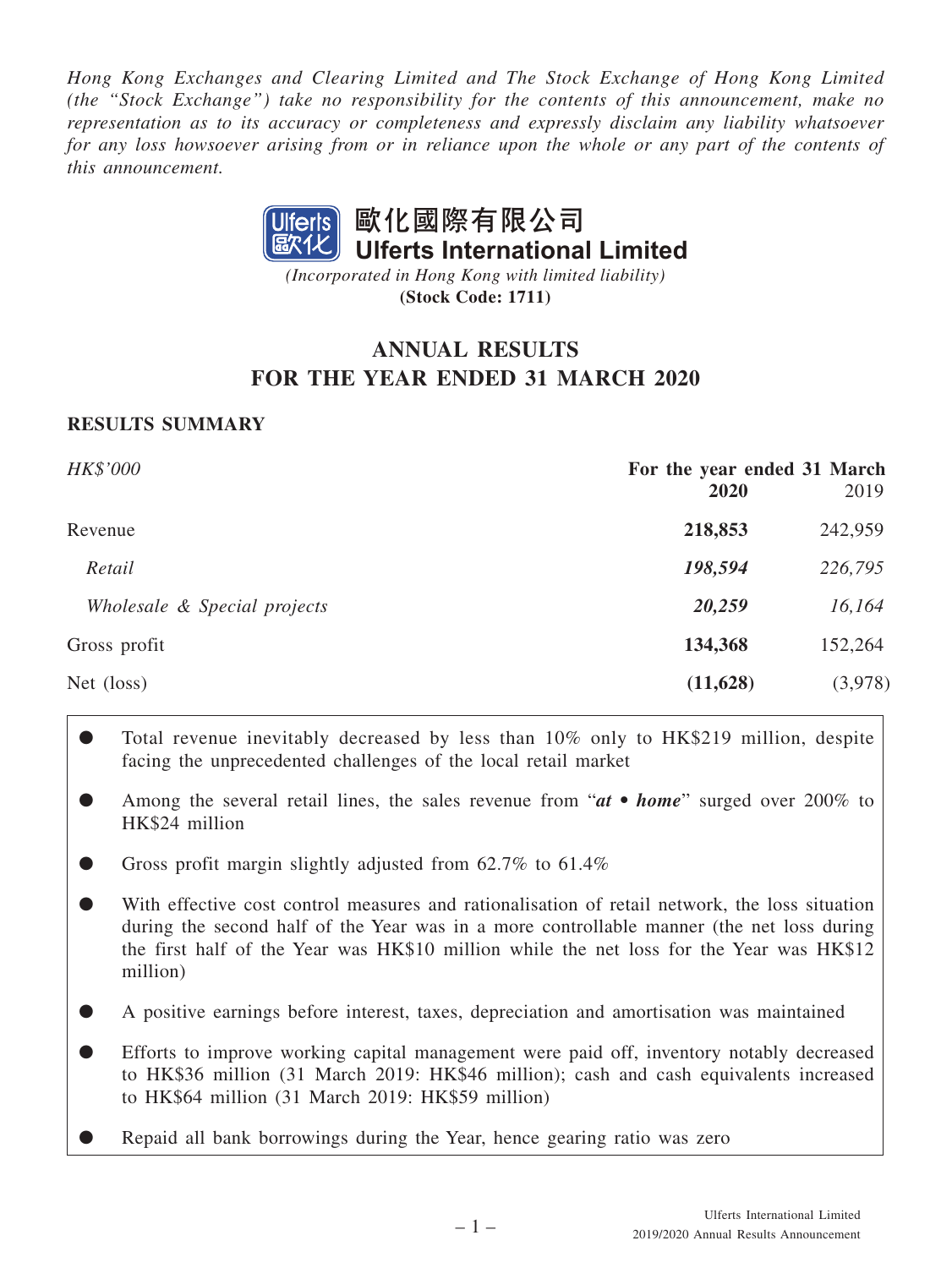The board of directors (the "Board" or "Directors") of Ulferts International Limited (the "Company") announces the consolidated results of the Company and its subsidiaries (collectively referred to as the "Group") for the year ended 31 March 2020 (the "Year") together with the comparative figures for the corresponding year in 2019 as set out below.

# **CONSOLIDATED STATEMENT OF PROFIT OR LOSS AND OTHER COMPREHENSIVE INCOME**

*For the year ended 31 March 2020*

|                                                                                       |                | 2020            | 2019       |
|---------------------------------------------------------------------------------------|----------------|-----------------|------------|
|                                                                                       | <b>Notes</b>   | <b>HK\$'000</b> | HK\$'000   |
| <b>REVENUE</b>                                                                        | $\overline{4}$ | 218,853         | 242,959    |
| Cost of sales                                                                         |                | (84, 485)       | (90, 695)  |
| Gross profit                                                                          |                | 134,368         | 152,264    |
| Other income and gains                                                                | $\overline{4}$ | 4,137           | 3,575      |
| Selling and distribution expenses                                                     |                | (124, 637)      | (130, 939) |
| General and administrative expenses                                                   |                | (25, 042)       | (29, 281)  |
| Finance cost                                                                          |                | (2,677)         | (240)      |
| <b>LOSS BEFORE TAX</b>                                                                | 5              | (13, 851)       | (4,621)    |
| Income tax credit                                                                     | 6              | 2,223           | 643        |
| <b>LOSS FOR THE YEAR AND TOTAL</b><br><b>COMPREHENSIVE LOSS FOR THE YEAR</b>          |                | (11, 628)       | (3,978)    |
| Attributable to:                                                                      |                |                 |            |
| Owners of the parent                                                                  |                | (11, 628)       | (3,978)    |
| <b>LOSS PER SHARE ATTRIBUTABLE TO ORDINARY</b><br><b>EQUITY HOLDERS OF THE PARENT</b> | 8              |                 |            |
| Basic and diluted (expressed in HK cents per share)                                   |                | (1.45)          | (0.50)     |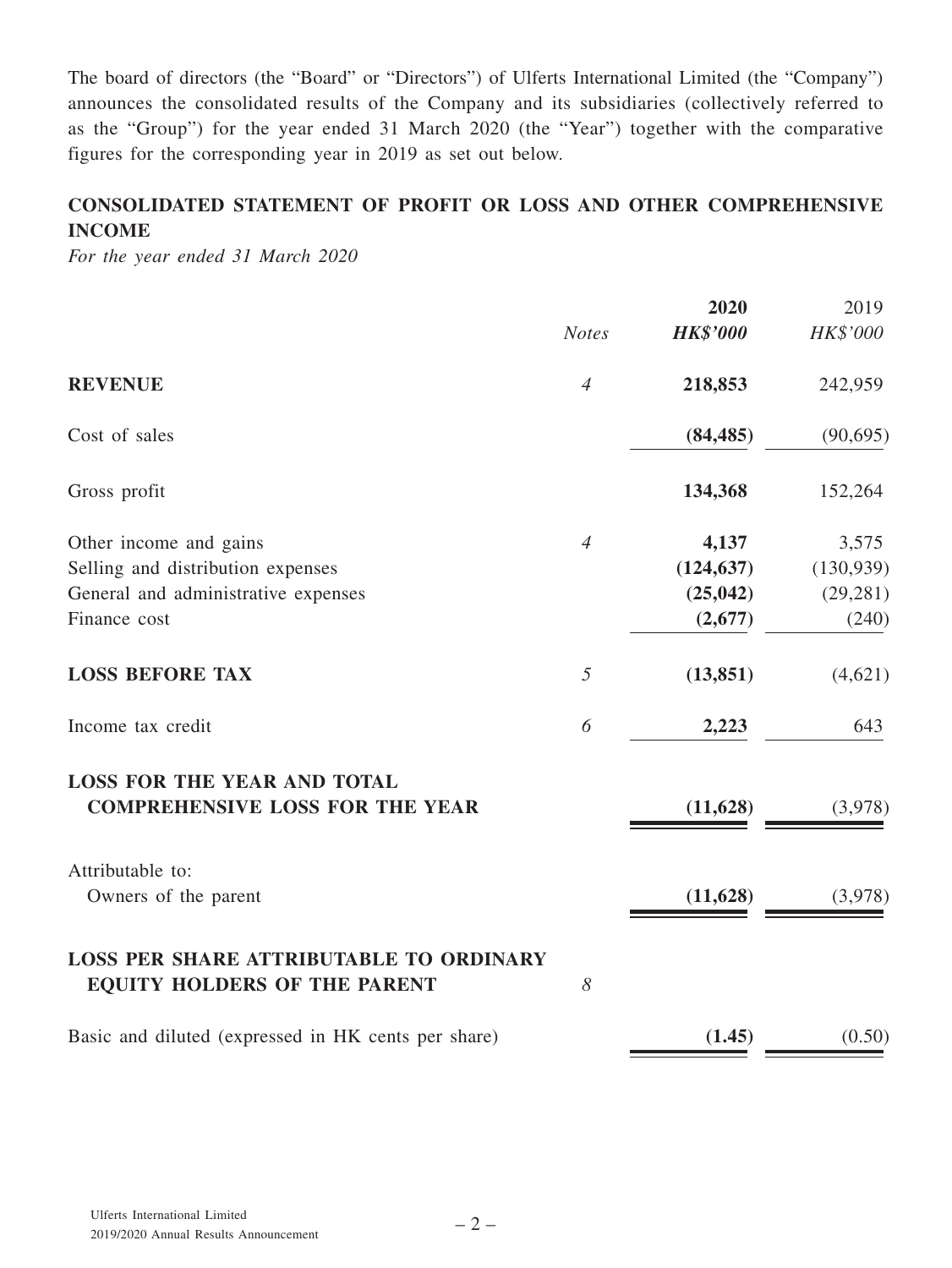# **CONSOLIDATED STATEMENT OF FINANCIAL POSITION**

*At 31 March 2020*

|                                              |              | 2020            | 2019     |
|----------------------------------------------|--------------|-----------------|----------|
|                                              | <b>Notes</b> | <b>HK\$'000</b> | HK\$'000 |
| <b>NON-CURRENT ASSETS</b>                    |              |                 |          |
| Property, plant and equipment                |              | 18,343          | 30,826   |
| Right-of-use assets                          |              | 47,943          |          |
| Prepayments, deposits and other receivables  |              | 10,387          | 15,009   |
| Deferred tax assets                          |              | 4,834           | 2,468    |
| Total non-current assets                     |              | 81,507          | 48,303   |
| <b>CURRENT ASSETS</b>                        |              |                 |          |
| Inventories                                  |              | 36,399          | 46,326   |
| Trade receivables                            | 9            | 3,440           | 9,404    |
| Prepayments, deposits and other receivables  |              | 14,467          | 8,976    |
| Tax recoverable                              |              |                 | 2,057    |
| Cash and cash equivalents                    |              | 63,670          | 59,469   |
| Total current assets                         |              | 117,976         | 126,232  |
| <b>CURRENT LIABILITIES</b>                   |              |                 |          |
| Trade and bills payables                     | 10           | 4,455           | 7,290    |
| Other payables and accruals                  |              | 34,417          | 43,147   |
| Interest-bearing bank borrowings             |              |                 | 4,002    |
| Lease liabilities                            |              | 40,007          |          |
| Tax payable                                  |              | 1,118           |          |
| Provisions                                   |              | 4,422           | 1,599    |
| Total current liabilities                    |              | 84,419          | 56,038   |
| NET CURRENT ASSETS                           |              | 33,557          | 70,194   |
| <b>TOTAL ASSETS LESS CURRENT LIABILITIES</b> |              | 115,064         | 118,497  |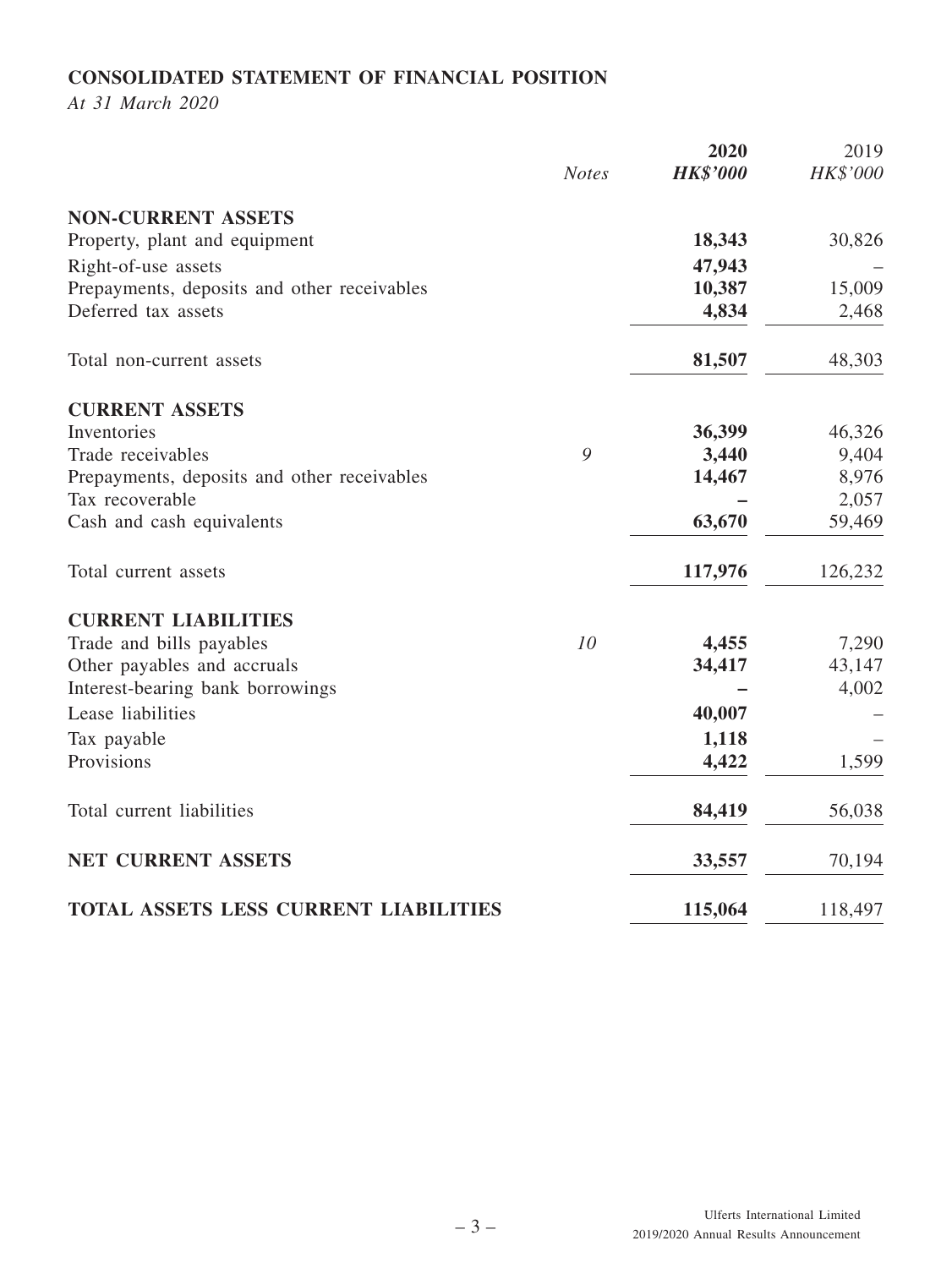# **CONSOLIDATED STATEMENT OF FINANCIAL POSITION (CONTINUED)**

*At 31 March 2020*

|                                             | 2020<br><b>HK\$'000</b> | 2019<br>HK\$'000 |
|---------------------------------------------|-------------------------|------------------|
| <b>NON-CURRENT LIABILITIES</b>              |                         |                  |
| Lease liabilities                           | 12,440                  |                  |
| Provisions                                  | 3,818                   | 6,827            |
| Total non-current liabilities               | 16,258                  | 6,827            |
| Net assets                                  | 98,806                  | 111,670          |
| <b>EQUITY</b>                               |                         |                  |
| Equity attributable to owners of the parent |                         |                  |
| Share capital                               | 110,337                 | 110,337          |
| Retained profits/(accumulated loss)         | (11, 531)               | 1,333            |
| Total equity                                | 98,806                  | 111,670          |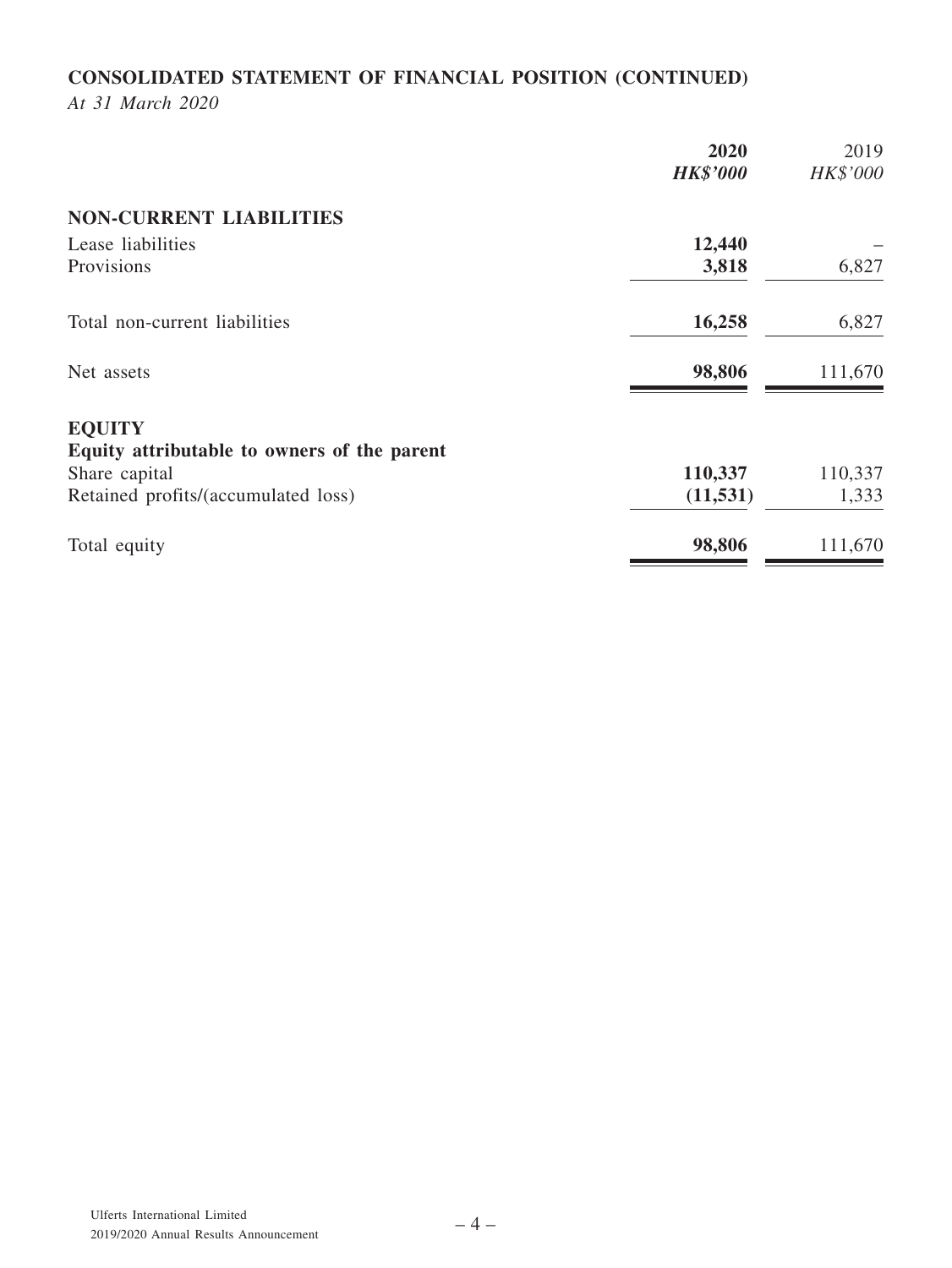### *Notes:*

## **1. BASIS OF PREPARATION**

The consolidated financial statements have been prepared in accordance with Hong Kong Financial Reporting Standards ("HKFRSs") (which include all Hong Kong Financial Reporting Standards, Hong Kong Accounting Standards ("HKASs") and Interpretations) issued by the Hong Kong Institute of Certified Public Accountants ("HKICPA"), accounting principles generally accepted in Hong Kong and the Hong Kong Companies Ordinance. They have been prepared under the historical cost convention. The financial statements are presented in Hong Kong dollars ("HK\$") and all values are rounded to the nearest thousand except when otherwise indicated.

The financial information relating to the years ended 31 March 2020 and 2019 included in this preliminary announcement of annual results 2020 does not constitute the Company's statutory annual consolidated financial statements for those years but is derived from those consolidated financial statements. Further information relating to the statutory annual consolidated financial statements required to be disclosed in accordance with section 436 of the Hong Kong Companies Ordinance is as follows:

- The Company has delivered the financial statements for the year ended 31 March 2019 to the Registrar of Companies as required by section 662(3) of, and Part 3 of Schedule 6 to, the Hong Kong Companies Ordinance and will deliver the financial statements for the year ended 31 March 2020 in due course.
- The Company's auditor has reported on the consolidated financial statements of the Group for both years. The auditor's reports were unqualified, did not include a reference to any matters to which the auditor drew attention by way of emphasis without qualifying its reports; and did not contain a statement under sections  $406(2)$ ,  $407(2)$  or (3) of the Hong Kong Companies Ordinance.

### **2. CHANGES IN ACCOUNTING POLICIES AND DISCLOSURES**

The Group has adopted the following new and revised HKFRSs for the first time for the current year's consolidated financial statements.

| Amendments to HKFRS 9               | Prepayment Features with Negative Compensation       |
|-------------------------------------|------------------------------------------------------|
| HKFRS 16                            | Leases                                               |
| Amendments to HKAS 19               | Plan Amendment, Curtailment or Settlement            |
| Amendments to HKAS 28               | Long-term Interests in Associates and Joint Ventures |
| HK(IFRIC)-Int 23                    | Uncertainty over Income Tax Treatments               |
| Annual Improvements 2015-2017 Cycle | Amendments to HKFRS 3, HKFRS 11, HKAS 12 and HKAS 23 |

Except for the amendments to HKFRS 9, HKAS 19, HKAS 28 and *Annual Improvements to HKFRSs 2015-2017 Cycle*, which are not relevant to the preparation of the Group's financial statements, the nature and the impact of the new and revised HKFRSs are described below: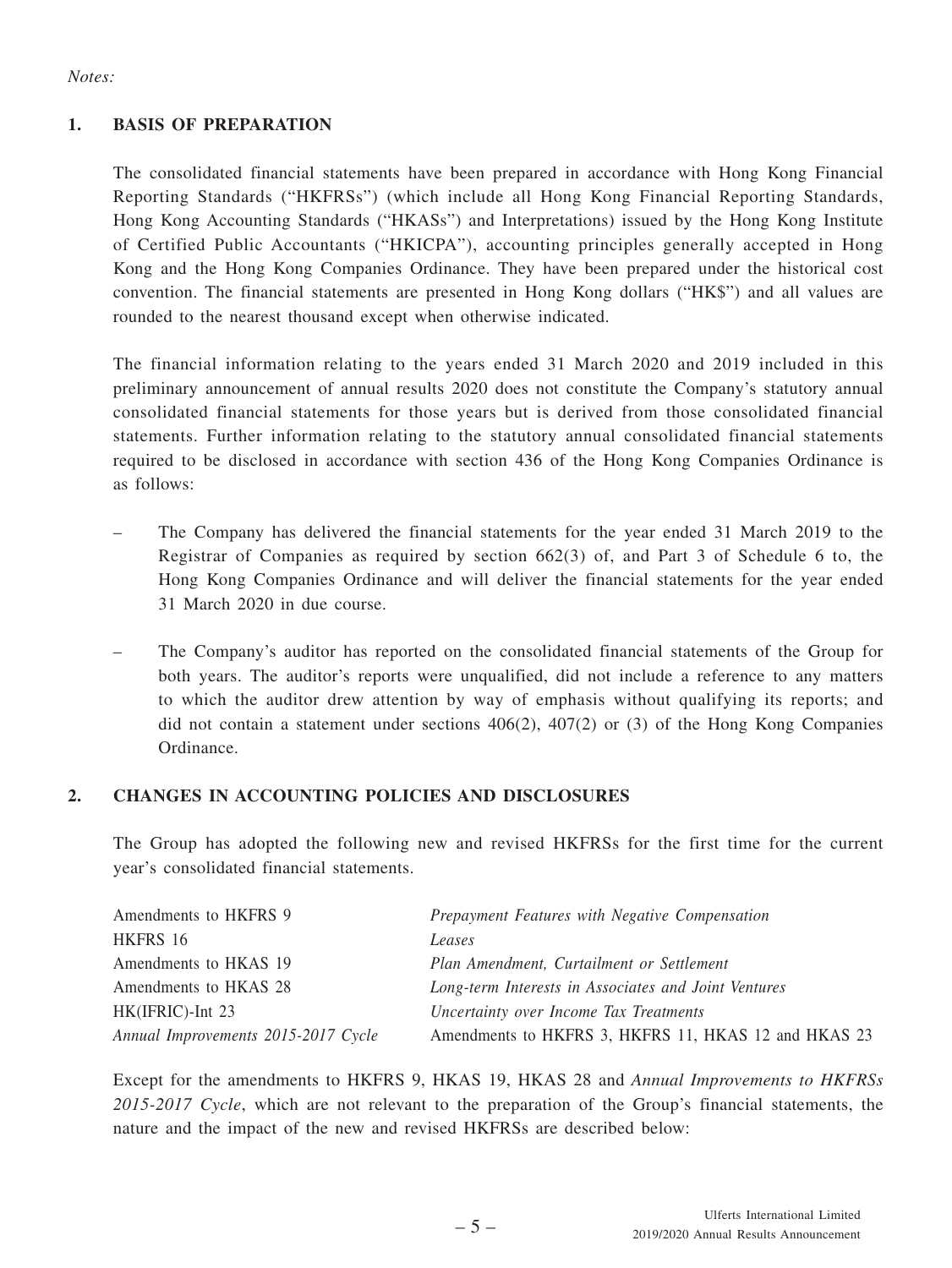(a) HKFRS 16 replaces HKAS 17 *Leases*, HK(IFRIC)-Int 4 *Determining whether an Arrangement contains a Lease*, HK(SIC)-Int 15 *Operating Leases* – *Incentives* and HK(SIC)-Int 27 *Evaluating the Substance of Transactions Involving the Legal Form of a Lease*. The standard sets out the principles for the recognition, measurement, presentation and disclosure of leases and requires lessees to account for all leases under a single on-balance sheet model to recognise and measure right-of-use assets and lease liabilities, except for certain recognition exemptions. Lessor accounting under HKFRS 16 is substantially unchanged from HKAS 17. Lessors continue to classify leases as either operating or finance leases using similar principles as in HKAS 17.

The Group reassessed a sublease arrangement at 1 April 2019 that was previously classified as an operating lease applying HKAS 17 based on the remaining contractual terms and conditions of the head lease and sublease at 1 April 2019, and determined that this arrangement is a finance lease applying HKFRS 16. Accordingly, the Group recognised a net investment in a sublease amounting to approximately HK\$3,176,000 and derecognised the corresponding rightof-use asset of the head lease amounting to approximately HK\$3,176,000.

The Group has adopted HKFRS 16 using the modified retrospective method with the date of initial application of 1 April 2019. Under this method, the standard has been applied retrospectively with the cumulative effect of initial adoption recognised as an adjustment to the opening balance of retained profits at 1 April 2019, and the comparative information for 2019 was not restated and continued to be reported under HKAS 17 and related interpretations.

### New definition of a lease

Under HKFRS 16, a contract is, or contains, a lease if the contract conveys a right to control the use of an identified asset for a period of time in exchange for consideration. Control is conveyed where the customer has both the right to obtain substantially all of the economic benefits from use of the identified asset and the right to direct the use of the identified asset. The Group elected to use the transition practical expedient allowing the standard to be applied only to contracts that were previously identified as leases applying HKAS 17 and HK(IFRIC)- Int 4 at the date of initial application. Contracts that were not identified as leases under HKAS 17 and HK(IFRIC)-Int 4 were not reassessed. Therefore, the definition of a lease under HKFRS 16 has been applied only to contracts entered into or changed on or after 1 April 2019.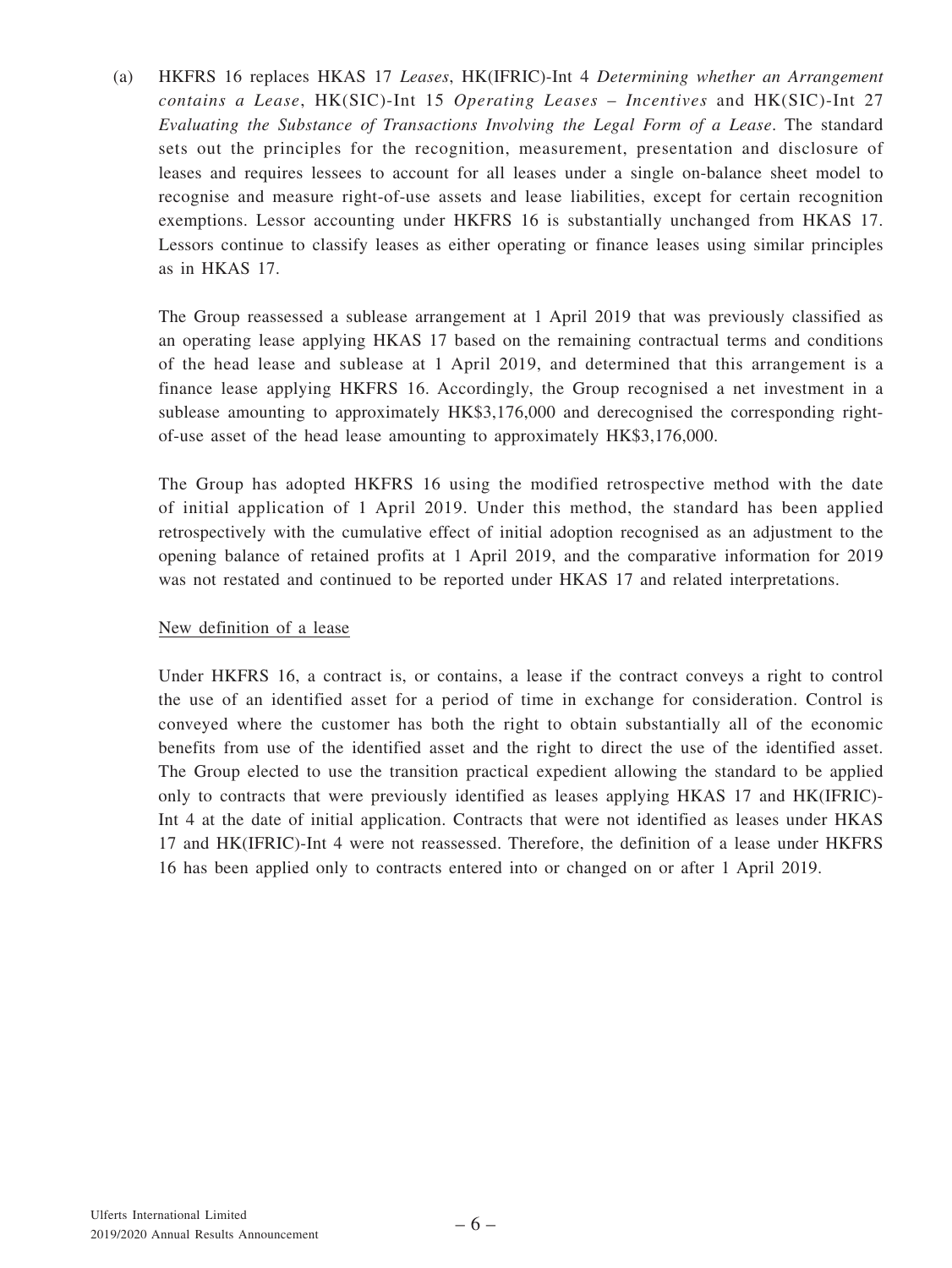## *Nature of the effect of adoption of HKFRS 16*

The Group has lease contracts for certain of its office properties, retail stores, warehouses and equipment used in its operations. As a lessee, the Group previously classified leases as either finance leases or operating leases based on the assessment of whether the lease transferred substantially all the rewards and risks of ownership of assets to the Group. Under HKFRS 16, the Group applies a single approach to recognise and measure right-of-use assets and lease liabilities for all leases, except for two elective exemptions for leases of low-value assets (elected on a lease-by-lease basis) and leases with a lease term of 12 months or less ("shortterm leases") (elected by class of underlying asset). Instead of recognising rental expenses under operating leases on a straight-line basis over the lease term commencing from 1 April 2019, the Group recognises depreciation (and impairment, if any) of the right-of-use assets and interest accrued on the outstanding lease liabilities (as finance costs).

## *Impact on transition*

Lease liabilities at 1 April 2019 were recognised based on the present value of the remaining lease payments, discounted using the incremental borrowing rate and separately presented in the statement of financial position. The right-of-use assets were measured at the amount of the lease liability, adjusted by the amount of any prepaid or accrued lease payments relating to the lease recognised in the statement of financial position immediately before 1 April 2019.

All these assets were assessed for any impairment based on HKAS 36 on that date. The Group elected to present the right-of-use assets separately in the statement of financial position.

The Group has used the following elective practical expedients when applying HKFRS 16 at 1 April 2019:

- Applying the short-term lease exemptions to leases with a lease term that ends within 12 months from the date of initial application
- Using hindsight in determining the lease term where the contract contains options to extend/terminate the lease.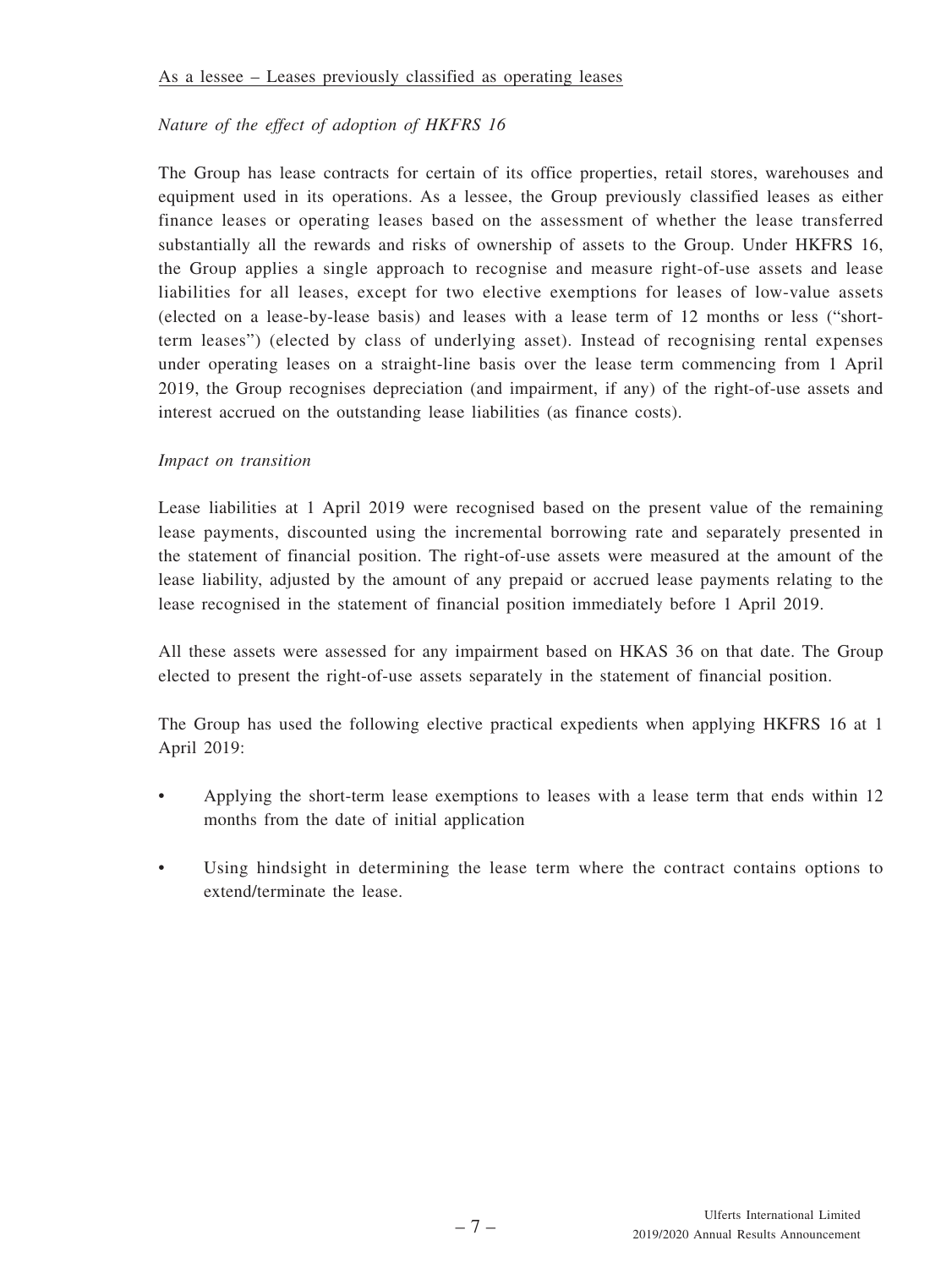### Financial impact at 1 April 2019

The impact arising from the adoption of HKFRS 16 at 1 April 2019 was as follows:

|                                                         | HK\$'000 |
|---------------------------------------------------------|----------|
| <b>Assets</b>                                           |          |
| Increase in right-of-use assets                         | 75,157   |
| Increase in prepayments, deposits and other receivables | 3,176    |
| Increase in total assets                                | 78,333   |
| <b>Liabilities</b>                                      |          |
| Increase in lease liabilities                           | 83,909   |
| Decrease in other payables and accruals                 | (4,340)  |
| Increase in total liabilities                           | 79,569   |
| Decrease in retained profits                            | (1,236)  |

The lease liabilities as at 1 April 2019 reconciled to the operating lease commitments as at 31 March 2019 are as follows:

|                                                                | HK\$'000 |
|----------------------------------------------------------------|----------|
| Operating lease commitments as at 31 March 2019                | 89,481   |
| Weighted average incremental borrowing rate as at 1 April 2019 | $5\%$    |
| Lease liabilities as at 1 April 2019                           | 83,909   |

b) HK(IFRIC)-Int 23 addresses the accounting for income taxes (current and deferred) when tax treatments involve uncertainty that affects the application of HKAS 12 (often referred to as "uncertain tax positions"). The interpretation does not apply to taxes or levies outside the scope of HKAS 12, nor does it specifically include requirements relating to interest and penalties associated with uncertain tax treatments. The interpretation specifically addresses (i) whether an entity considers uncertain tax treatments separately; (ii) the assumptions an entity makes about the examination of tax treatments by taxation authorities; (iii) how an entity determines taxable profits or tax losses, tax bases, unused tax losses, unused tax credits and tax rates; and (iv) how an entity considers changes in facts and circumstances. Upon adoption of the interpretation, the Group considered whether it has any uncertain tax positions. The Group determined that the interpretation did not have any significant impact on the financial position or performance of the Group.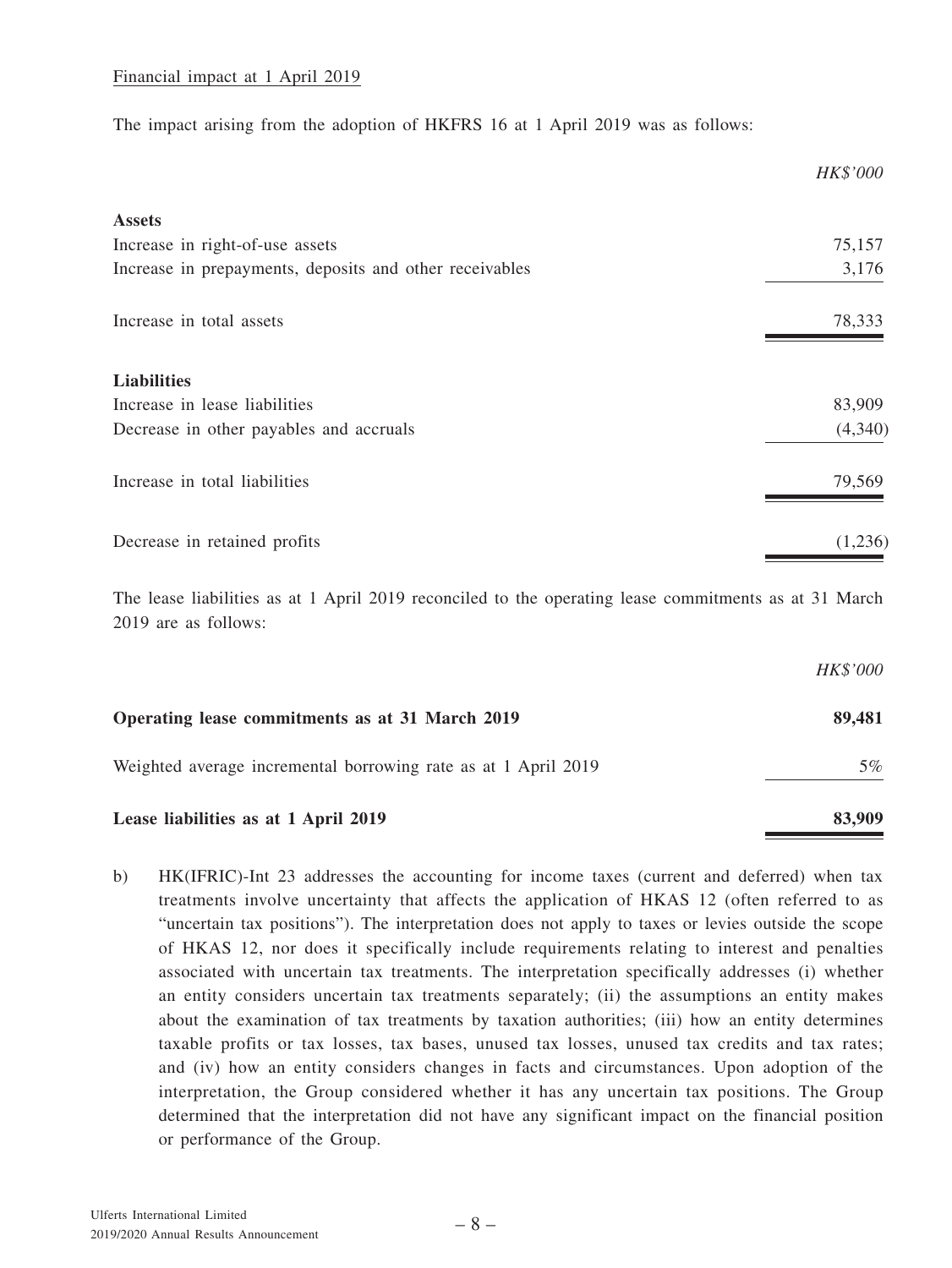### **3. OPERATING SEGMENT INFORMATION**

The Group principally focuses on the retail and wholesale of imported furniture, and special projects. Information reported to the Group's chief operating decision maker, for the purpose of resources allocation and performance assessment, focuses on the operating results of the Group as a whole as the Group's resources are integrated and no discrete operating segment information is available. Accordingly, no operating segment information is presented.

### Geographical information

(a) Revenue from external customers

Substantially all of the Group's revenues from external customers during the years ended 31 March 2020 and 2019 were attributed to Hong Kong based on the location of the customers or the location of certain key processes/resources from which the Group derived the revenues.

(b) Non-current assets

All of the Group's non-current assets as at the end of the reporting period were located in Hong Kong based on the location of the assets.

#### Information about major customers

No revenues from transactions with a single external customer for the years ended 31 March 2020 and 2019 amounted to 10% or more of the total revenue of the Group.

### **4. REVENUE, OTHER INCOME AND GAINS**

An analysis of revenue is as follows:

|                                                          | 2020            | 2019     |
|----------------------------------------------------------|-----------------|----------|
|                                                          | <b>HK\$'000</b> | HK\$'000 |
| Revenue from contracts with customers                    |                 |          |
| Retail of furniture                                      | 198,594         | 226,795  |
| Wholesale of furniture                                   | 9,258           | 11,777   |
| Special projects – project sales and consultancy service |                 |          |
| arrangements                                             | 11,001          | 4,387    |
|                                                          | 218,853         | 242,959  |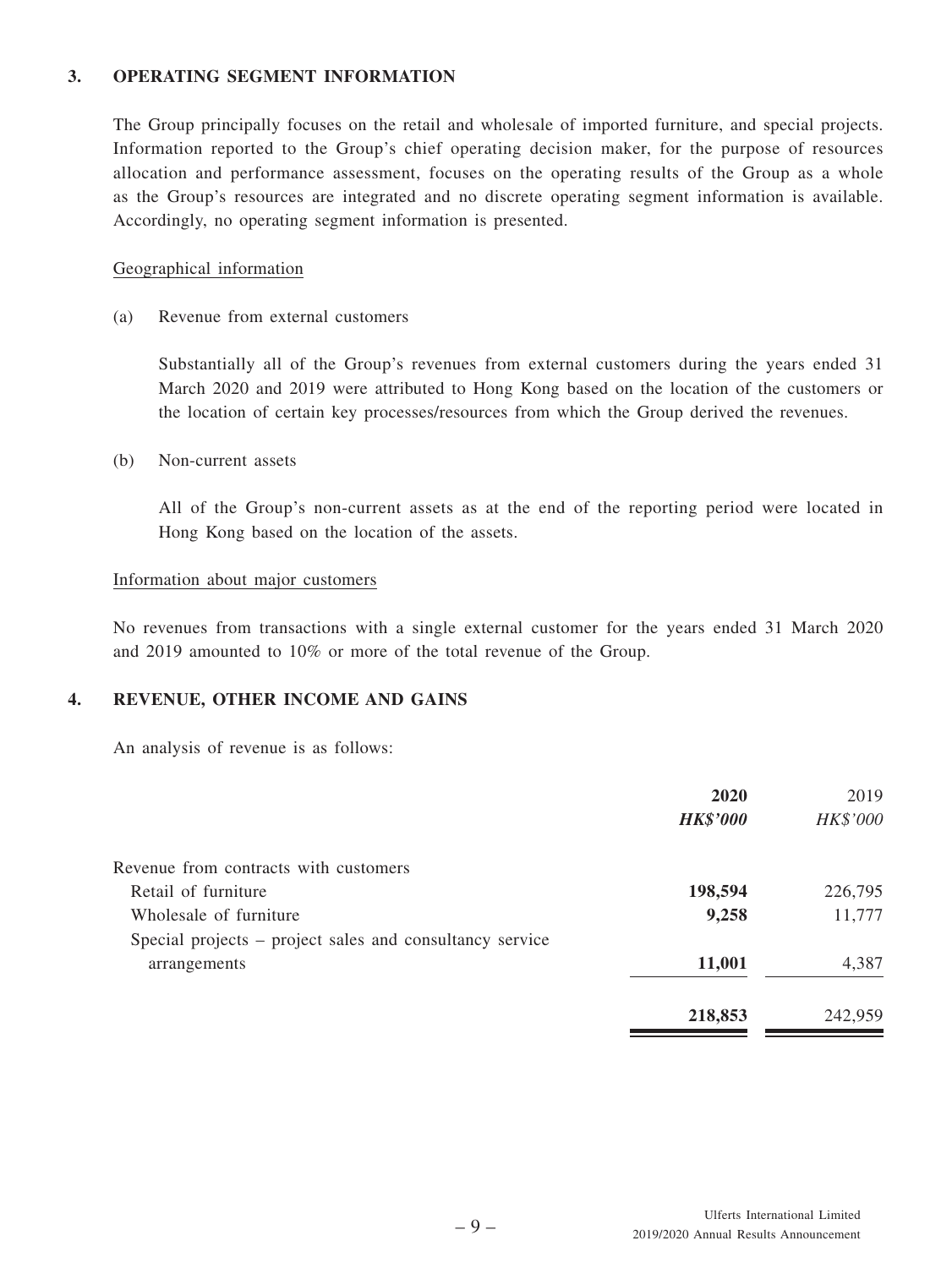## **4. REVENUE, OTHER INCOME AND GAINS** (continued)

### Revenue from contracts with customers

### (i) Disaggregated revenue information

|                                             | 2020            | 2019     |
|---------------------------------------------|-----------------|----------|
|                                             | <b>HK\$'000</b> | HK\$'000 |
| Types of goods or services                  |                 |          |
| Sale of goods                               | 218,321         | 242,879  |
| Consultancy service arrangements            | 532             | 80       |
| Total revenue from contracts with customers | 218,853         | 242,959  |
| Timing of revenue recognition               |                 |          |
| At a point in time                          | 218,321         | 242,879  |
| Services transferred over time              | 532             | 80       |
| Total revenue from contracts with customers | 218,853         | 242,959  |

#### (ii) Performance obligations

Information about the Group's performance obligations is summarised below:

### *Sale of goods*

The performance obligation is generally satisfied upon delivery of goods. For retail sale of furniture, payment in advance and/or upon delivery by customers is normally required. For wholesale of furniture, payment is generally due within 30 to 60 days from the date of billing. For project sales, payment is generally due based on terms agreed by relevant parties as set out in respective agreements.

### *Consultancy service arrangements*

The performance obligation is generally satisfied over time as services are rendered and payment is generally due based on terms agreed by the relevant parties as set out in respective agreements.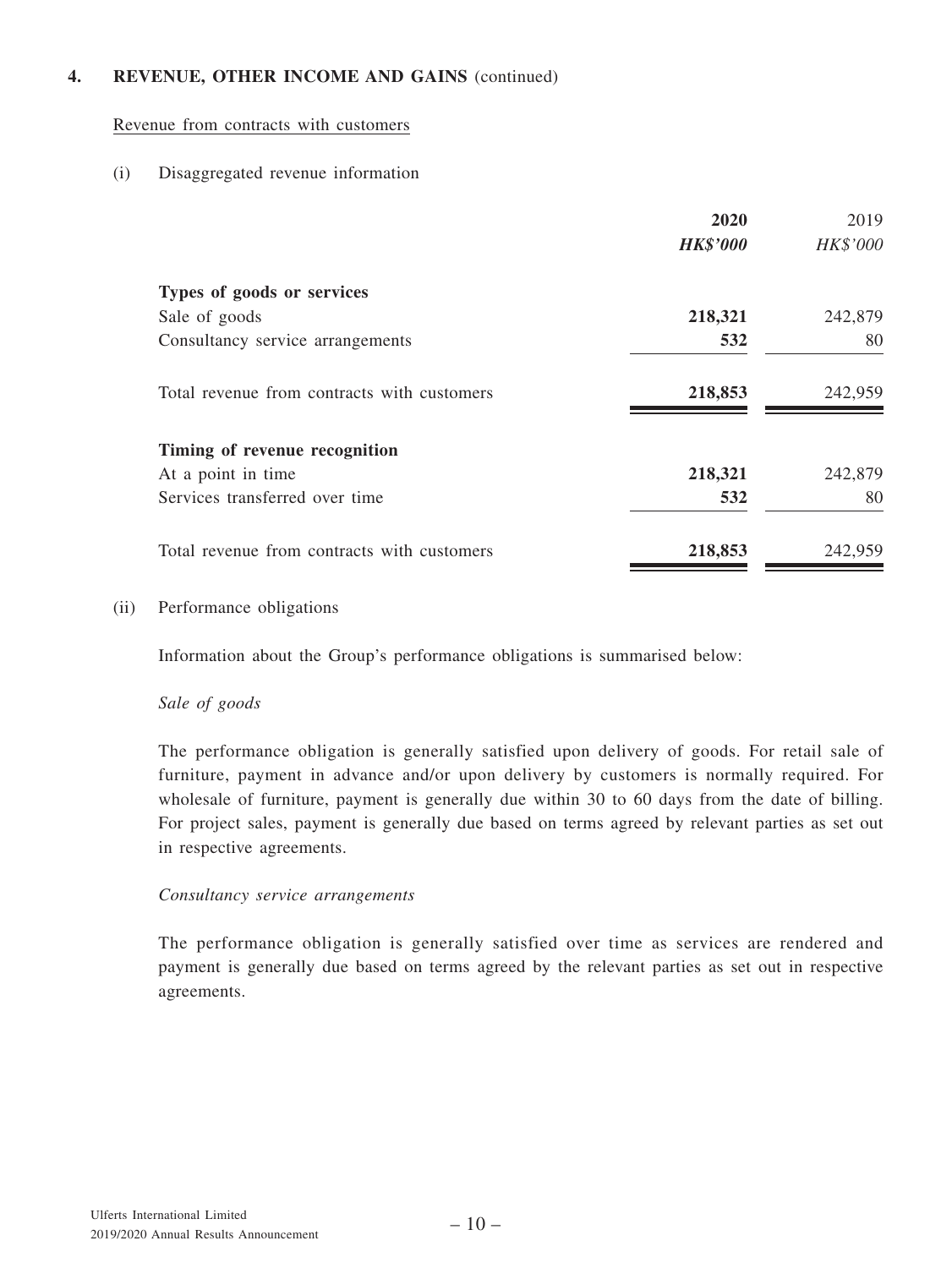## **4. REVENUE, OTHER INCOME AND GAINS** (continued)

An analysis of other income and gains is as follows:

|                                                            | 2020            | 2019     |
|------------------------------------------------------------|-----------------|----------|
|                                                            | <b>HK\$'000</b> | HK\$'000 |
| Other service income                                       | 1,305           | 1,080    |
| Rental income                                              |                 | 1,181    |
| Provision for reinstatement costs – reversal of unutilised |                 |          |
| provisions/decrease in estimated provisions                | 219             | 215      |
| Gain on lease modification                                 | 1,120           |          |
| Bank interest income                                       | 930             | 782      |
| <b>Others</b>                                              | 563             | 317      |
|                                                            | 4,137           | 3,575    |

## **5. LOSS BEFORE TAX**

The Group's loss before tax is arrived at after charging:

|                                                                       | 2020            | 2019     |
|-----------------------------------------------------------------------|-----------------|----------|
|                                                                       | <b>HK\$'000</b> | HK\$'000 |
| Cost of inventories sold and services provided                        | 82,111          | 89,985   |
| Write-down of inventories to net realisable value                     | 2,374           | 710      |
| Total amount recognised as cost of sales                              | 84,485          | 90,695   |
| Depreciation of property, plant and equipment                         | 16,243          | 10,358   |
| Depreciation of right-of-use assets                                   | 51,050          |          |
| Loss on disposal/write-off of items of property, plant and equipment* | 282             | 3        |
| Impairment of trade receivables, net                                  | 102             |          |
| Minimum lease payments under operating leases                         |                 | 60,100   |
| Lease payments not included in the measurement of lease liabilities   | 4,539           |          |
| Contingent rents under operating leases                               |                 | 560      |

\* Included in "General and administrative expenses" in the consolidated statement of profit or loss and other comprehensive income.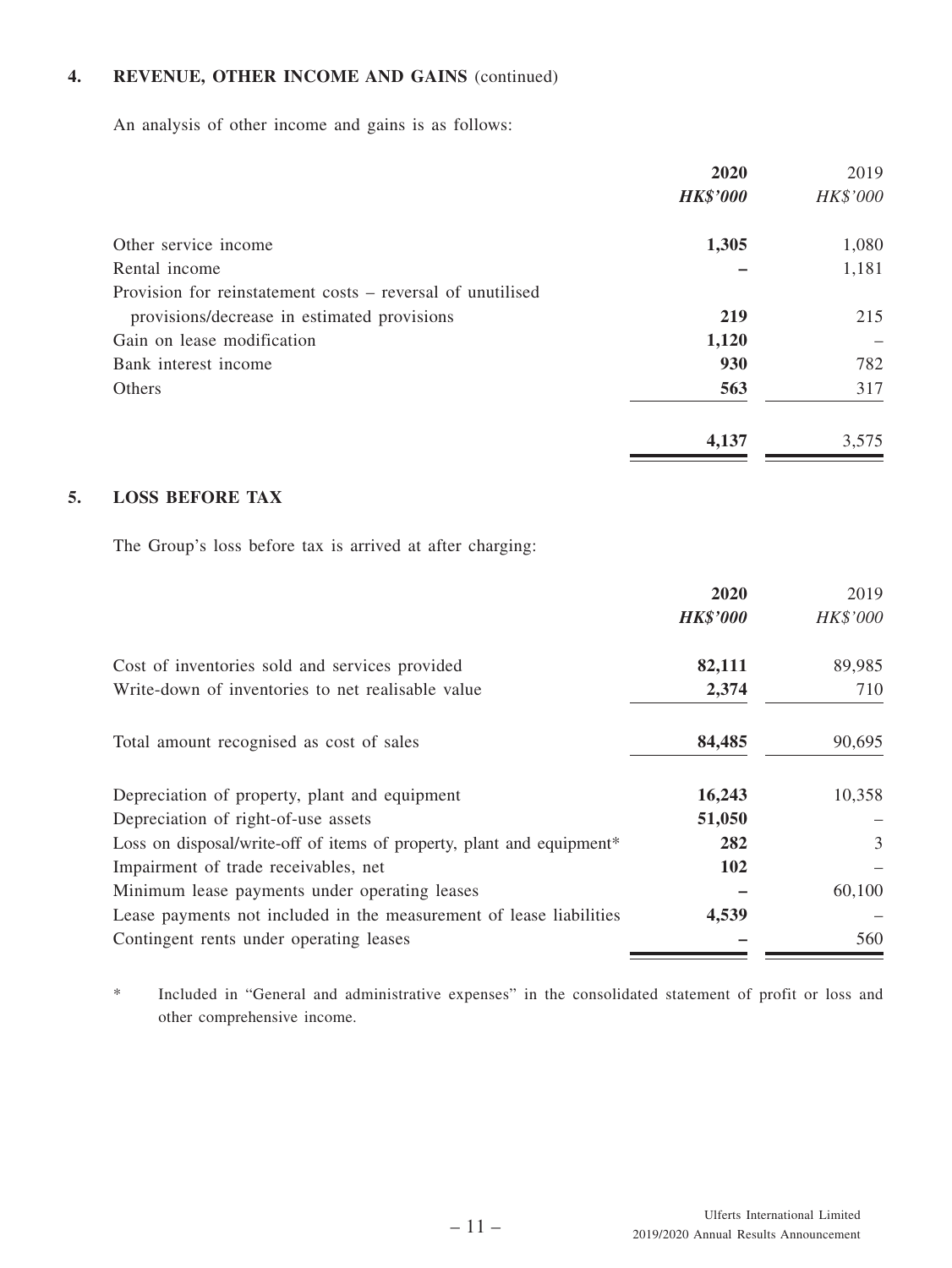## **6. INCOME TAX**

Hong Kong profits tax has been provided at the rate of 16.5% (2019: 16.5%) on the estimated assessable profits arising in Hong Kong during the year.

|                                       | 2020<br><b>HK\$'000</b> | 2019<br>HK\$'000 |
|---------------------------------------|-------------------------|------------------|
| Current – Hong Kong                   |                         |                  |
| Charge for the year                   | 138                     | 227              |
| Under/(over) provision in prior years | 5                       | (83)             |
| Deferred                              | (2,366)                 | (787)            |
| Total tax credit for the year         | (2,223)                 | (643)            |

### **7. DIVIDEND**

The board of directors of the Company does not recommend the payment of any final dividend for the year (2019: Nil).

#### **8. LOSS PER SHARE ATTRIBUTABLE TO ORDINARY EQUITY HOLDERS OF THE PARENT**

The calculation of the basic loss per share amounts is based on the loss for the year attributable to ordinary equity holders of the parent of HK\$11,628,000 (2019: HK\$3,978,000) and the weighted average number of ordinary shares of 800,000,000 (2019: 800,000,000) in issue during the year.

The Group had no potentially dilutive ordinary shares in issue during the years ended 31 March 2020 and 2019.

The calculations of basic and diluted loss per share are based on:

|                                                                                                                                                  | 2020<br><b>HK\$'000</b>  | 2019<br>HK\$'000 |
|--------------------------------------------------------------------------------------------------------------------------------------------------|--------------------------|------------------|
| Loss<br>Loss attributable to ordinary equity holders of the parent used in<br>the basic and diluted loss per share calculation                   | (11,628)                 | (3,978)          |
|                                                                                                                                                  | Number of shares<br>2020 | 2019             |
| <b>Shares</b><br>Weighted average number of ordinary shares in issue during the<br>year used in the basic and diluted loss per share calculation | 800,000,000              | 800,000,000      |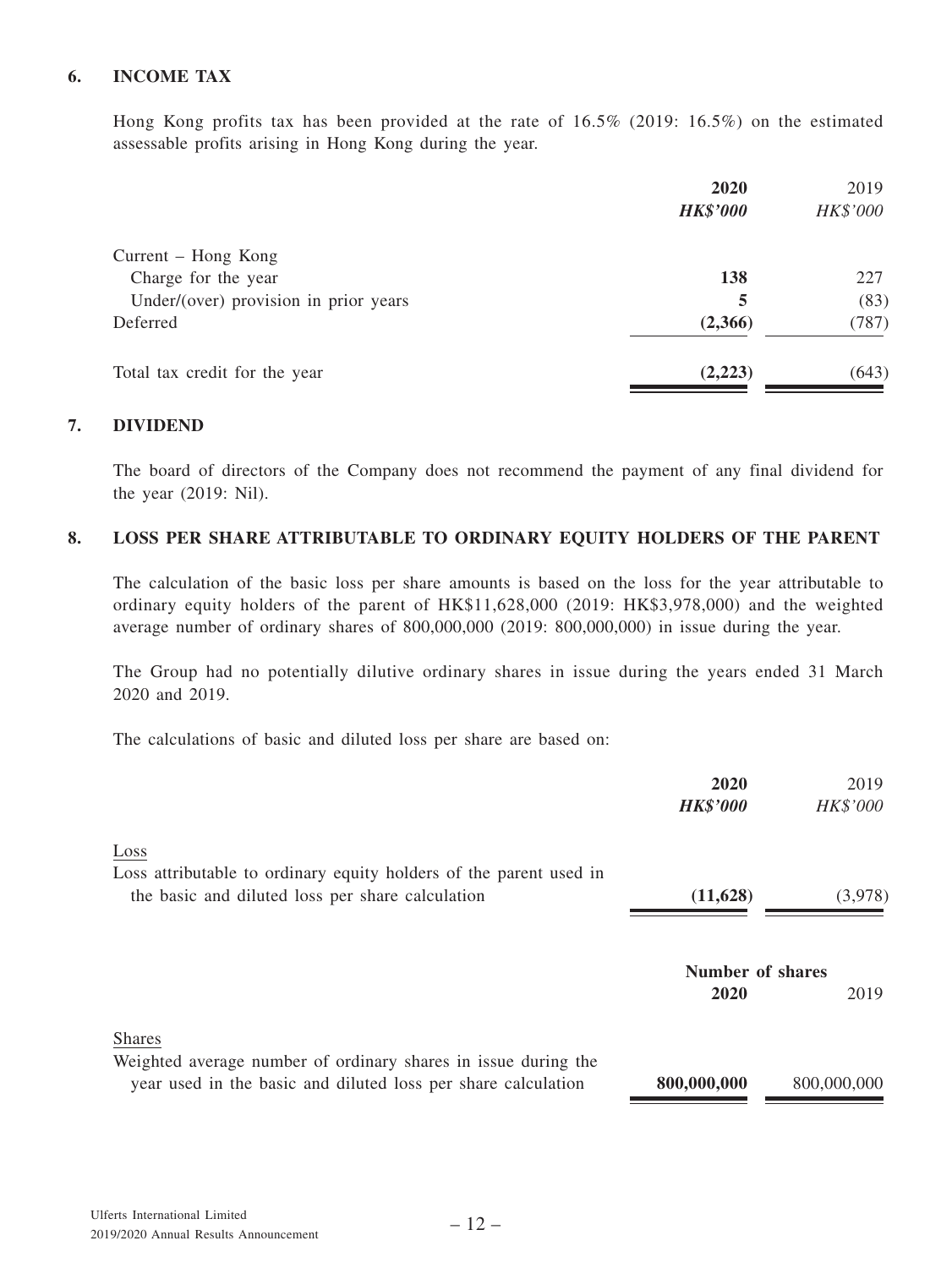## **9. TRADE RECEIVABLES**

|                                 | 2020<br><b>HK\$'000</b> | 2019<br>HK\$'000 |
|---------------------------------|-------------------------|------------------|
| Trade receivables<br>Impairment | 3,592<br>(152)          | 9,454<br>(50)    |
|                                 | 3,440                   | 9,404            |

The Group's retail sales are usually paid in cash or by major credit/debit cards, with the settlement from the corresponding banks or other financial institutions normally within 7 to 30 days. The Group's trading terms with its wholesale, project and consultancy service customers are mainly on credit, except for new customers, where payment in advance and/or upon delivery is normally required. The credit period for these customers is generally one to two months, extending up to six months for major project and consultancy service customers, or based on terms agreed by the relevant parties as set out in respective agreements. The Group seeks to maintain strict control over its outstanding receivables and overdue balances are reviewed by senior management. The Group does not hold any collateral or other credit enhancements over its trade receivable balances. Trade receivables are non-interest-bearing.

An ageing analysis of the trade receivables of the Group as at the end of the reporting period, based on the invoice date, is as follows:

| 2020<br><b>HK\$'000</b> | 2019<br>HK\$'000 |
|-------------------------|------------------|
| 2,808                   | 8,266            |
| 449                     | 974              |
| 183                     | 164              |
| 3,440                   | 9,404            |
|                         |                  |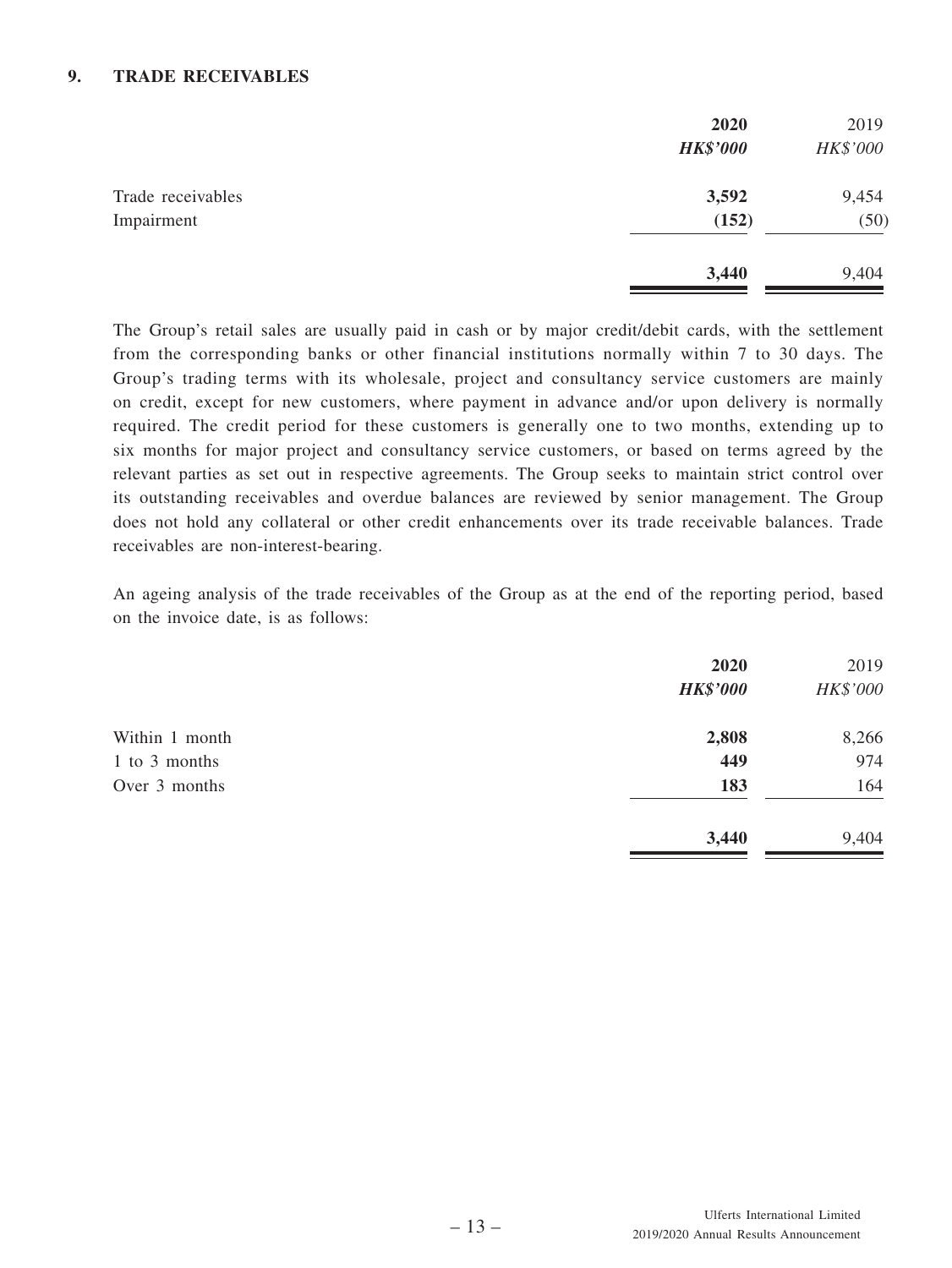## **10. TRADE AND BILLS PAYABLES**

An ageing analysis of the trade and bills payables as at the end of the reporting period, based on the invoice date, is as follows:

|                | 2020            | 2019     |
|----------------|-----------------|----------|
|                | <b>HK\$'000</b> | HK\$'000 |
| Within 1 month | 3,613           | 6,699    |
| 1 to 3 months  | 34              | 204      |
| Over 3 months  | 808             | 387      |
|                | 4,455           | 7,290    |

The trade and bills payables are non-interest-bearing and are normally settled on terms of 60 to 120 days.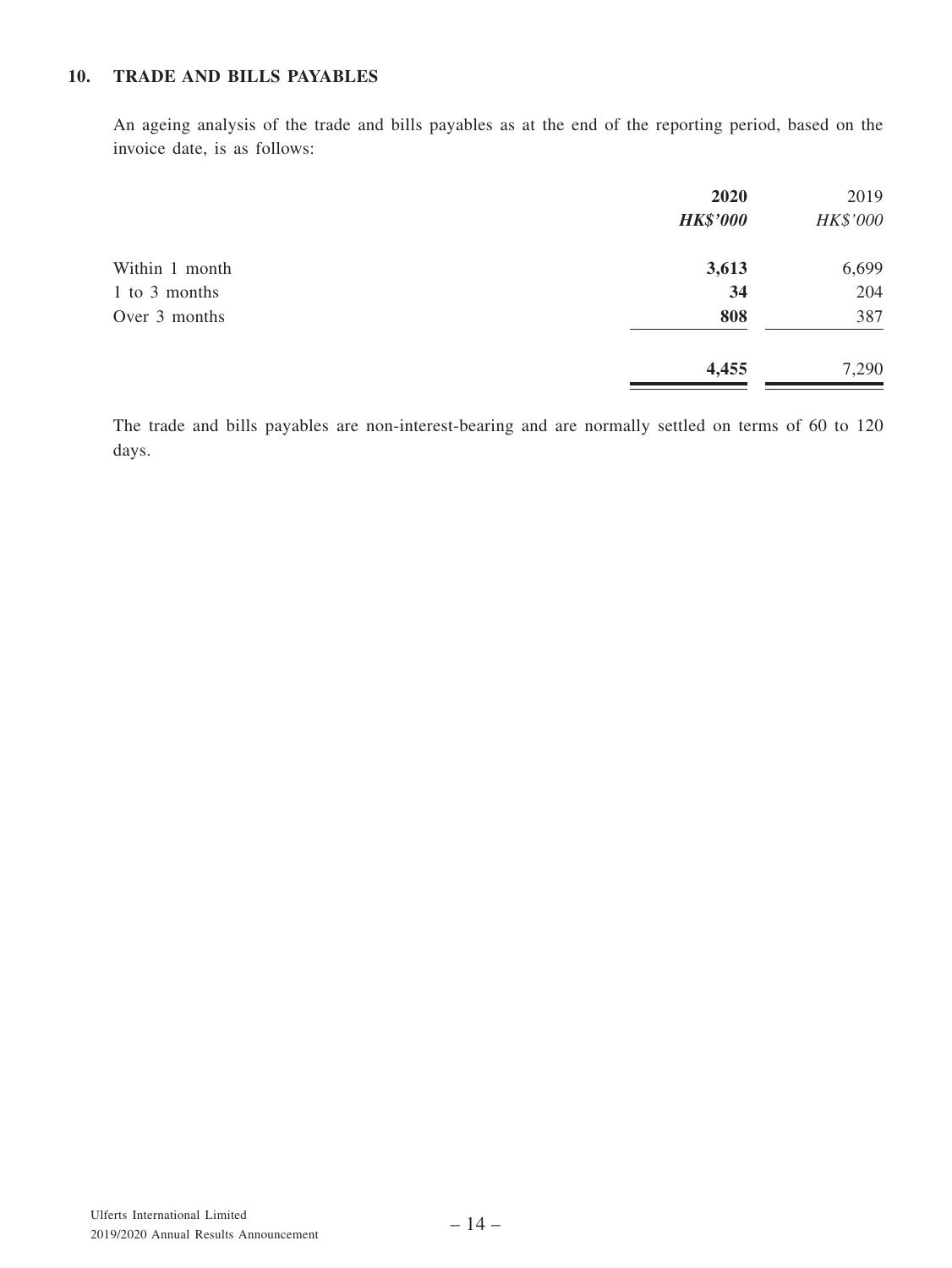# **MANAGEMENT DISCUSSION AND ANALYSIS**

The Group is a leading retailer of high quality home furniture mainly imported from Europe. The Company's shares have been first listed (the "IPO") on the Main Board of the Stock Exchange since January 2018.

The Group has been established for over 40 years, and takes pride in providing superior quality stylish furniture in Hong Kong. As at 31 March 2020, the Group operated 21 points-of-sale ("POS") in Hong Kong, including 18 stores under several retail lines – "*Ulferts Signature*", "*Ulferts*", "*at • home*" and "*Dormire*", together with 2 department store counters and 1 pop-up store under "*Ulfenbo*". "*Ulferts*" is dedicated to transforming living spaces into ideal homes, and offers a wide variety of contemporary style furniture products targeting middle to high-mid income groups. "*at • home*" offers quality compact furniture to suit small living spaces for modern families. "*Dormire*", on the other hand, offers mattresses, pillows, sofabeds, sofas and other ancillary items under the Group's self-owned brand "*Ulfenbo*", targeting the mass market. "*Ulfenbo*" products are also distributed through its retail networks including department store counters, pop-up stores and roadshows, and wholesaling to over 200 dealers. Additionally, there are several online shopping platforms which maximise market coverage.

# **MARKET REVIEW**

The local retail market experienced unprecedented challenges during the Year. The ongoing Sino-US trade dispute and local social issues unquestionably impacted economic development and consumer sentiment in Hong Kong. Unemployment rate continued to climb starting from the fourth quarter of 2019. The market landscape has further deteriorated since late January 2020 as the outbreak of coronavirus disease (COVID-19; the "Pandemic") continued to impact on operations across business segments, further dampened consumer confidence, affected the store traffic and disrupted the supply chain. Fears of a global economic recession increased, as a result of the public health crisis. New residential property sales launch slowed down in the first quarter of 2020, leading to a decrease in the number of residential property sales transactions; in addition, people tend to stay home amid the Pandemic, thereby weakening the market demand for home furniture.

# **FINANCIAL REVIEW**

# **Overall Review**

Against the backdrop of the down cycle of retail market, the Group's total revenue inevitably decreased by 9.9% to HK\$218.9 million (2019: HK\$243.0 million) during the Year. Gross profit decreased to HK\$134.4 million (2019: HK\$152.3 million). Gross profit margin slightly adjusted to 61.4% (2019: 62.7%).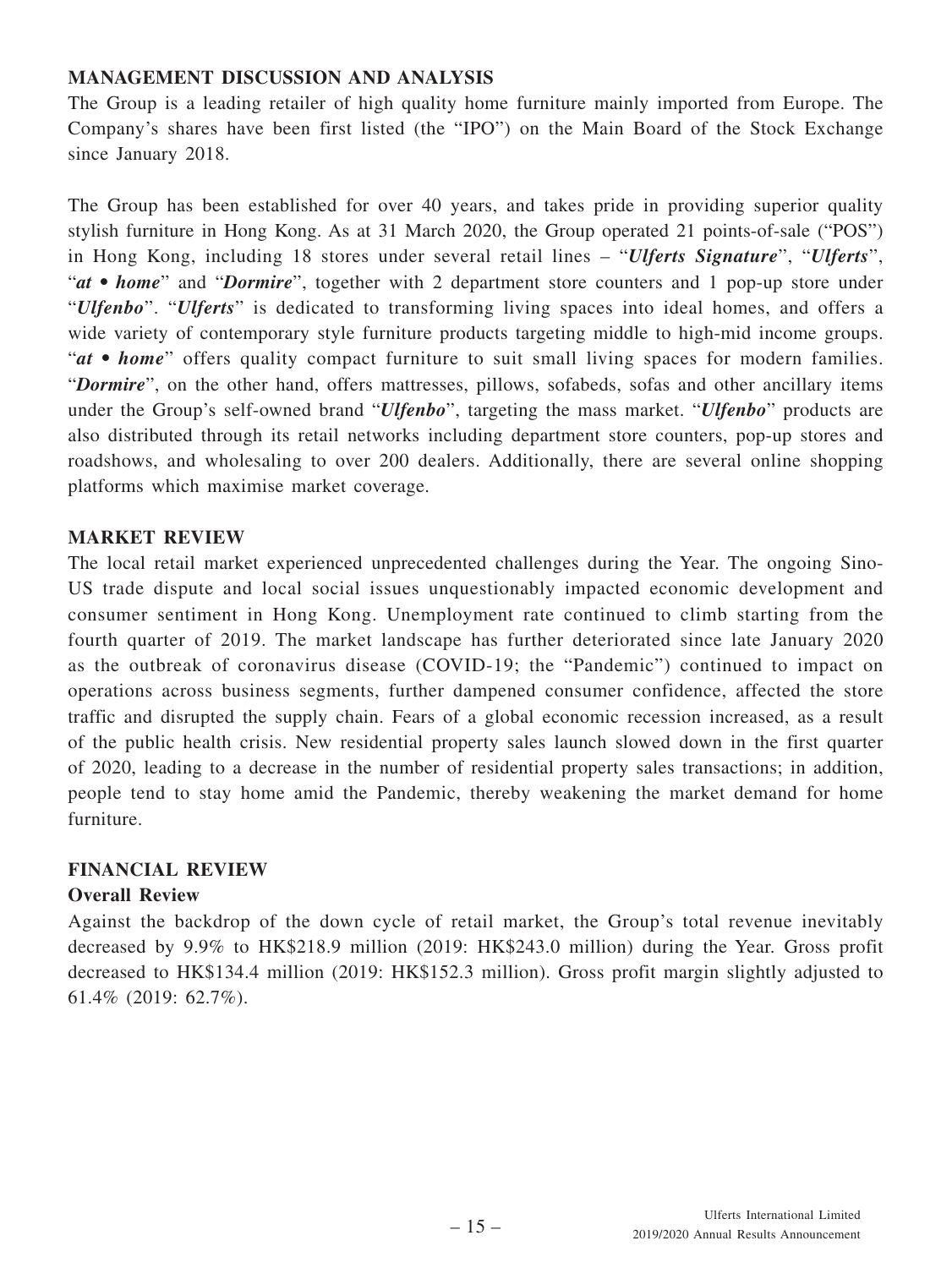Revenue from the retail segment amounted to HK\$198.6 million (2019: HK\$226.8 million), accounting for 90.7% (2019: 93.3%) of the Group's total revenue. Among the retail revenue, aggregate sales revenue of "*Ulferts*" and "*Ulferts Signature*" amounted to HK\$153.7 million (2019: HK\$187.2 million), and remained the key revenue contributor, accounting for 77.4% (2019: 82.5%) of total retail revenue. As some of the "*at • home*" stores commenced operation in the second half of the previous financial year only, and 1 store was newly opened during the Year, the sales revenue of "*at • home*" increased significantly by 225.7% to HK\$24.1 million (2019: HK\$7.4 million), accounting for 12.1% (2019: 3.3%) of total retail revenue.

Despite the retail slump, the Group managed to maintain a positive earnings before interest, taxes, depreciation and amortisation during the Year. The net loss during the first half of the Year was HK\$10.3 million while the net loss for the Year was HK\$11.6 million (2019: net loss of HK\$4.0 million). Due to the implementation of aggressive and effective cost saving measures coupled with rationalisation of the retail network, the loss situation during the second half of the Year was in more controllable manner.

# **Capital Structure, Liquidity and Financial Resources**

There was no change in the capital structure during the Year. The Group strived for better working capital management in light of the challenging economic climate. As at 31 March 2020, the Group's inventory notably decreased to HK\$36.4 million (31 March 2019: HK\$46.3 million), reflecting its effective inventory management control and stock replenishment policy. Meanwhile, cash and cash equivalents of the Group increased to HK\$63.7 million (31 March 2019: HK\$59.5 million), which were mainly denominated in Hong Kong dollars. As at 31 March 2020, bank borrowings of the Group was nil due to repayment of all bank borrowings during the Year (31 March 2019: HK\$4.0 million), hence its gearing ratio was zero (31 March 2019: 3.6%). The Group has available banking facilities of approximately HK\$87.1 million. The cash position and banking facilities available enable the Group to retain high flexibility and endurance to cater for future development and market uncertainty.

As at 31 March 2020, the Group's current assets and current liabilities were approximately HK\$118.0 million (31 March 2019: HK\$126.2 million) and HK\$84.4 million (31 March 2019: HK\$56.0 million), respectively. Current ratio and quick ratio of the Group were 1.4 (31 March 2019: 2.3) and 1.0 (31 March 2019: 1.4), respectively.

In view of the Group's financial position as at 31 March 2020, the Board considered that the Group had sufficient working capital for its operations and future development plans against market challenges.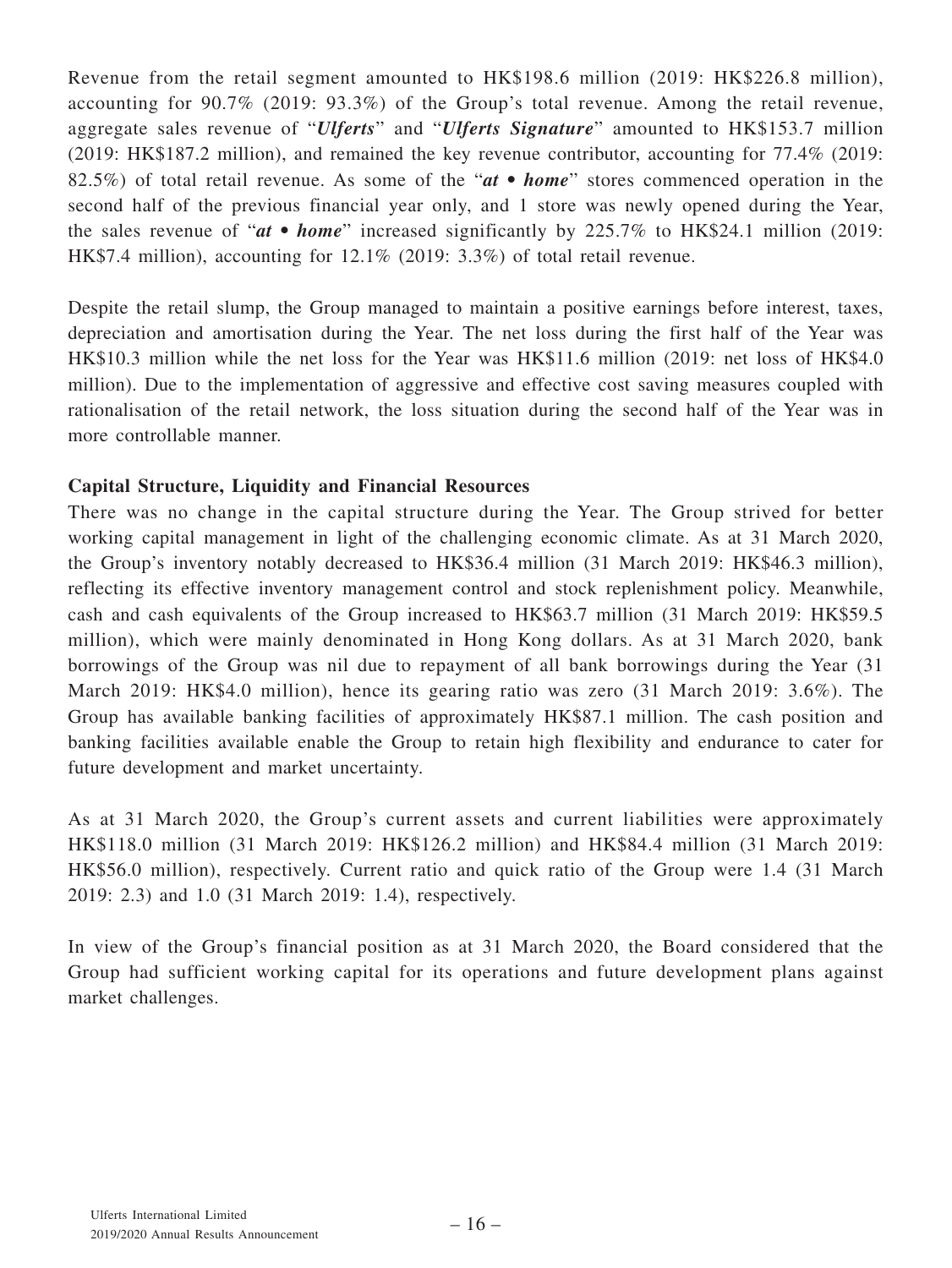# **Use of Proceeds**

During the IPO in January 2018, the net proceeds from the listing were approximately HK\$92.6 million. An analysis of the utilisation of the net proceeds up to 31 March 2020 is set out below:

|                                                                           | <b>Allocation</b><br>of use of net<br>proceeds<br>(HK\$ million) | <b>Actual</b><br>use of net<br>proceeds up<br>to 31 March<br>2020<br>$(HK\$ million) |
|---------------------------------------------------------------------------|------------------------------------------------------------------|--------------------------------------------------------------------------------------|
| Capital expenditure, rental deposits and overhead expenses for            |                                                                  |                                                                                      |
| opening of " $at \bullet home$ " retail stores                            | 34.2                                                             | 34.2                                                                                 |
| Strengthening the Group's product portfolio                               | 24.2                                                             | 24.2                                                                                 |
| Enhancing "Ulfenbo" sales channels and brand awareness                    | 10.3                                                             | 10.3                                                                                 |
| Capital expenditure and rental deposits for opening of " <i>Ulferts</i> " |                                                                  |                                                                                      |
| retail store                                                              | 9.1                                                              | 8.5                                                                                  |
| Upgrading information technology                                          | 5.7                                                              | 0.3                                                                                  |
| General working capital                                                   | 9.1                                                              | 9.1                                                                                  |
| <b>Total</b>                                                              | 92.6                                                             | 86.6                                                                                 |

## **BUSINESS REVIEW**

## **Retail Business**

## *• Effective Market Segmentation*

With a clear understanding of market segmentation, the Group defines and identifies target consumer profiles in order to develop product and marketing strategies to reach out to their specific preferences.

"*Ulferts*", the Group's core retail label, is dedicated to providing high quality, stylish and luxury furniture, enabling its customers to create their ideal homes. To offer a wide variety of contemporary style furniture products targeting middle to high-mid income groups, the Group operates "*Ulferts*" showrooms across Hong Kong. "*Ulferts Signature*" offers high-end branded furniture products and luxury European tailor-made furniture. It targets up-market customers seeking a superior lifestyle.

Another retail line, "*at* • *home*", offers quality, stylish and compact furniture. It targets the mid-range segment and is geared towards the needs of young couples and small families.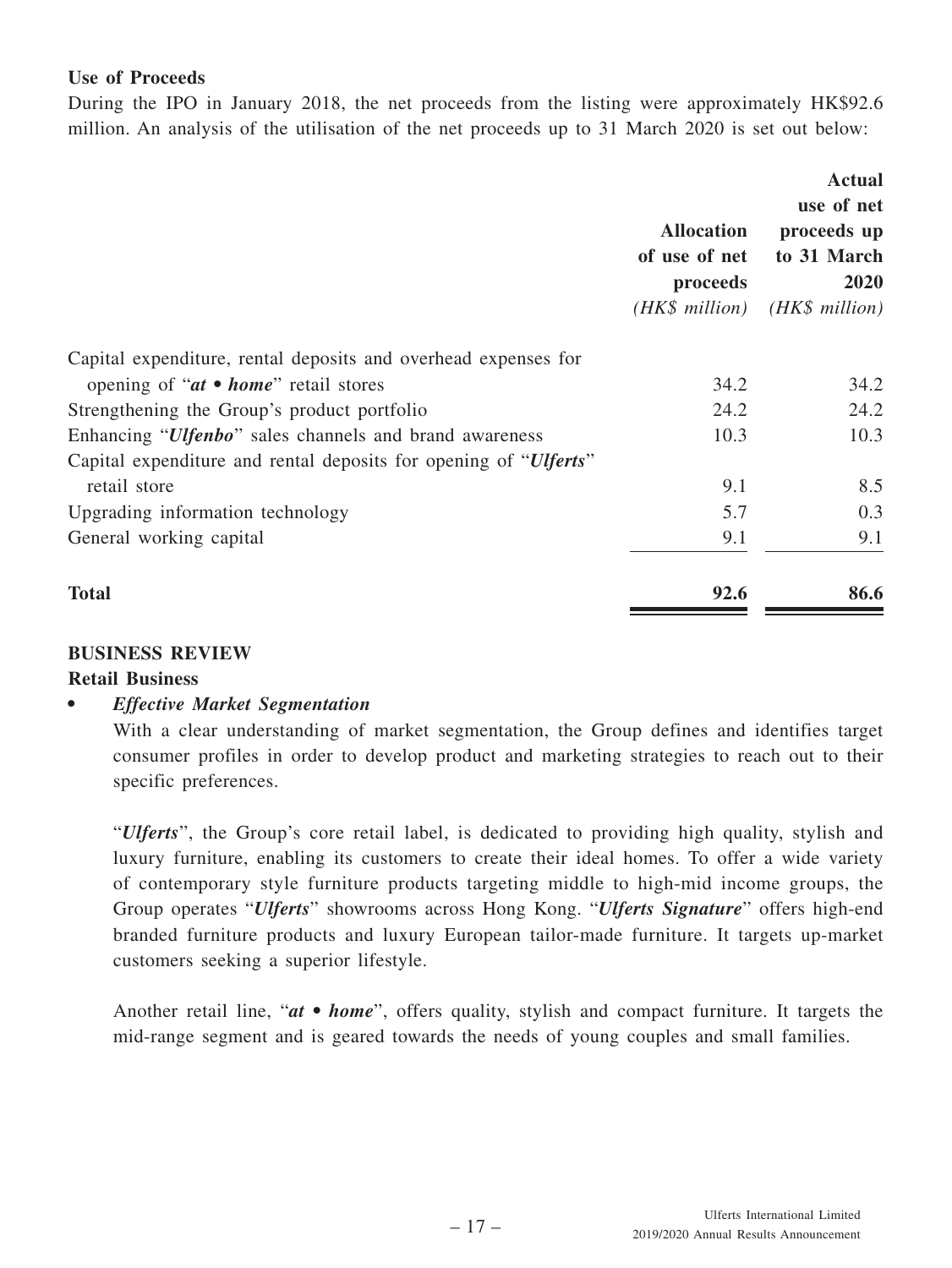"*Ulfenbo*" products focus on mass market consumers who demand quality and affordable mattresses, pillows and other ancillary items to enhance their sleep experience. To facilitate the retailing of "*Ulfenbo*" products, the Group operates "*Dormire*" specialty stores which are typically small-scale, and are designed with a casual and relaxing environment, to highlight smart living style. "*Ulfenbo*" products are also distributed at department store counters, popup stores and roadshows for enhancing the market reach.

# *• Diverse Product Portfolio*

The Group offers a wide variety of furniture products – ranging from leather and fabric sofas, cabinets, dining tables and chairs, through wardrobes, coffee tables and sideboards, to beds, which are imported from European and Asian countries. The Group currently carries more than 50 furniture brands in "*Ulferts Signature*" and "*Ulferts*" showrooms, as well as "*at • home*" stores, including international brands such as himolla, Malerba, Gamma, Cornelio Cappellini, Kristalia, Tonelli and Domicil, with which the Group has built long-standing relationship. "*at • home*" particularly offers various compact furniture products with special features and functions to suit the local small living spaces, as well as chic Danish home accessories.

The Group also offers mattresses, pillows, sofas, sofabeds, beds, as well as other ancillary items under its self-owned label "*Ulfenbo*". The Group provides different models of mattresses, in various sizes with varying supports, to meet diverse customer needs.

# *• Comprehensive Retail Sales Channel*

As at 31 March 2020, the Group had 21 POS (31 March 2019: 20) in Hong Kong. The number of POS in each retail line is as follows:

| <b>Retail Line</b>                                                 | <b>Number of POS</b>     |
|--------------------------------------------------------------------|--------------------------|
| "Ulferts Signature"                                                |                          |
| "Ulferts"                                                          | $\overline{\mathcal{L}}$ |
| " $at \bullet home"$                                               | $\overline{4}$           |
| "Dormire" and "Ulfenbo" department store counters and pop-up store |                          |
|                                                                    |                          |

**Total 21**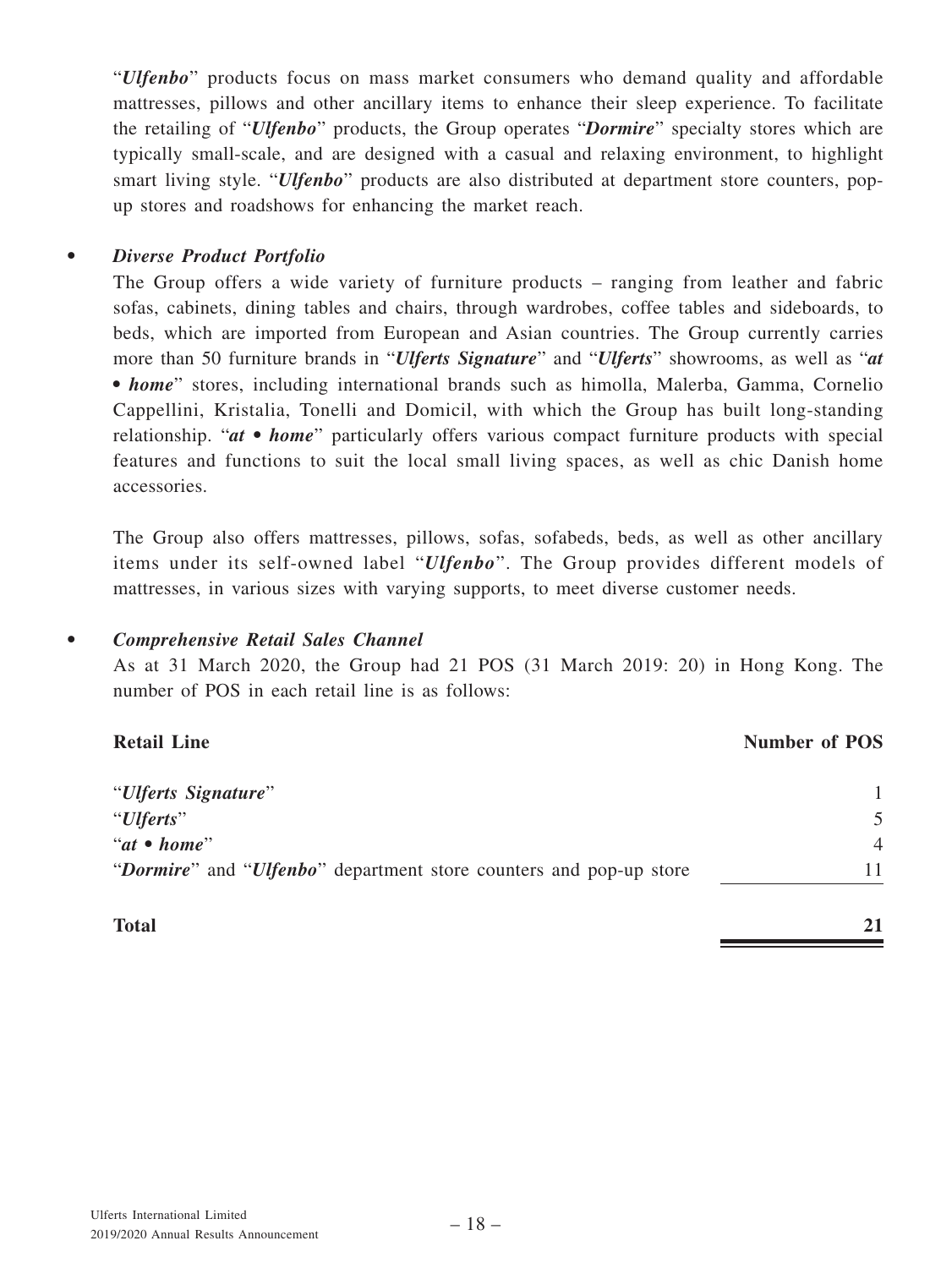"*Ulferts*" showrooms are strategically located in either upscale residential areas or major shopping areas, targeting middle to high-mid income groups. With its solid presence in these mature locations, the Group enjoys substantial foot traffic and a high brand reputation. The Group's largest flagship store, "*Ulferts Signature*", is a 3-storey store with gross floor area of approximately 21,700 square feet, in Hung Hom. It features more luxurious lines of furniture and masterpieces with opulent designs and sophisticated finishing and excellent craftsmanship. Premium brands including Cornelio Cappellini and Crystal Stone are available at "*Ulferts Signature*".

"*at • home*" stores are located in upscale shopping malls, and there has been growing awareness of the brand among residents and consumers. Meanwhile, "*Dormire*" specialty stores and "*Ulfenbo*" department store counters, pop-up stores and roadshows are situated in residential areas, to capitalise on the market potential. During the Year, 1 "*at • home*" store, 1 "*Dormire*" specialty store and 1 "*Ulfenbo*" pop-up store were opened in Kowloon Bay, Tin Shui Wai and Tsuen Wan respectively, to further expand market coverage in Kowloon and the New Territories.

# *• Excellent Customers Shopping Experience*

"*Ulferts Signature*" and "*Ulferts*" showrooms are spacious, with a stylish and elegant environment, enabling the Group to display a wide spectrum of products for customers to touch and feel and to maximise customers' shopping experience. The ambience, setting and placement of furniture within the distinctive display zones have all been tailor-designed by a dedicated visual merchandising team to impart harmonious, home-like comfort. The salespersons are well-trained and offer customers advice catering for their personal needs. In recognition of its service excellence, the Group was awarded the "2019 Service Retailers of the Year – Furniture & House Accessories Category" and the "Quality Service Leader Seasonal Award – Furniture & Home Accessories Category" (formerly known as "Quarterly Service Leader") during April to June, July to September and October to December 2019, in the Quality Service Programme (formerly known as "Mystery Shoppers Programme") organised by the Hong Kong Retail Management Association.

# *• Diversified Marketing Strategies*

The Group believes that brand recognition is crucial for driving long-term growth and success. To enhance brand awareness, the Group conducted a range of marketing and promotional campaigns spanning social media engagements, print advertisements, TV commercials, outdoor billboards and advertising on regular basis as well as pop-up exhibitions at suitable venues. It also launched promotional campaigns such as seasonal sale, annual sale and stock clearance sale, as well as joint promotions with banks and other financial institutions and reward programmes such as Asia Miles.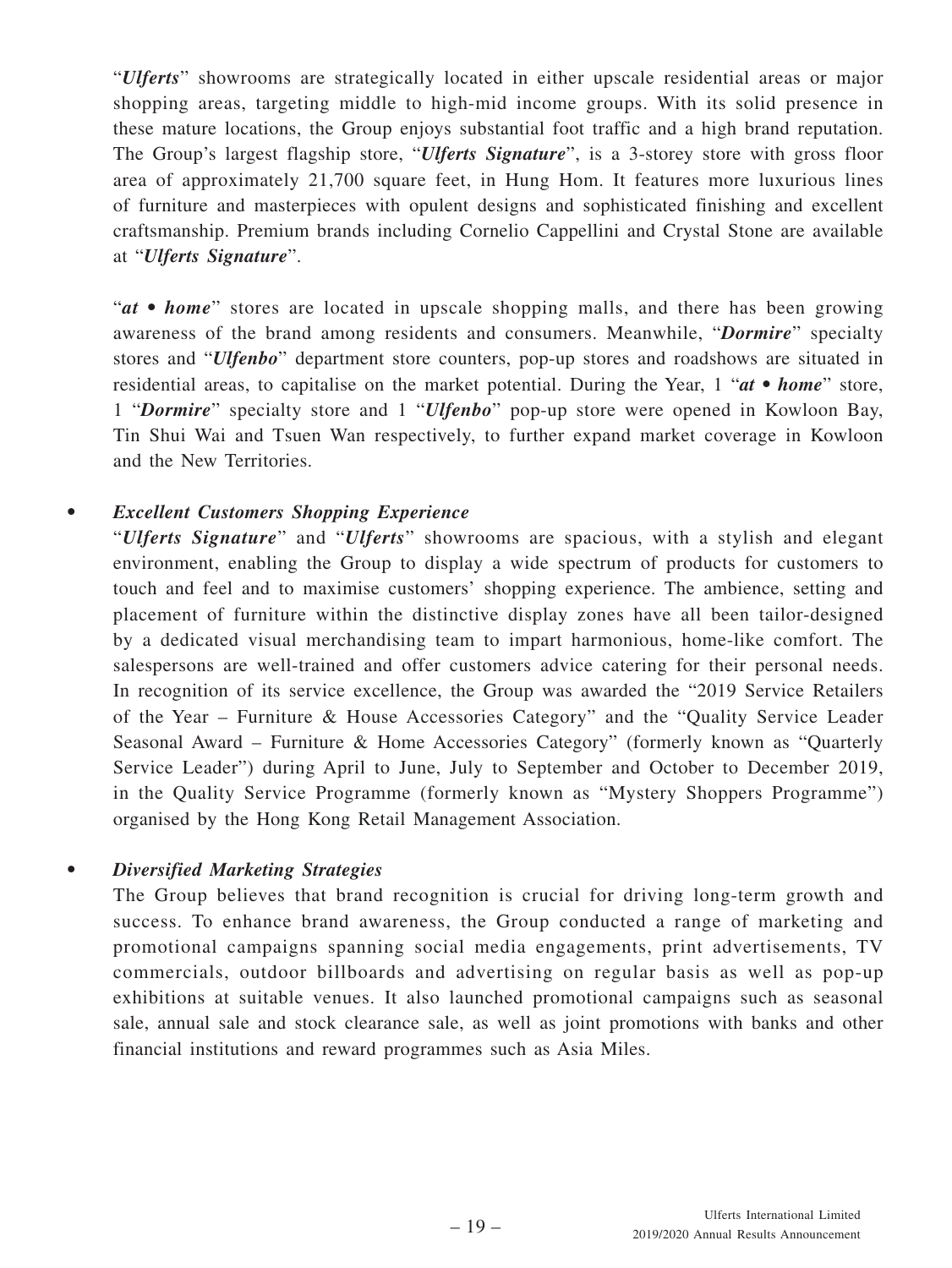# **Wholesale Business**

The Group also operates a wholesale business spanning mattresses, sofabeds and sofas under its self-owned label "*Ulfenbo*", through over 200 dealers in Hong Kong and Macau. Based on its long establishment and quality products, the "*Ulfenbo*" brand has been recognised by the "Hong Kong Top Brand Mark" for six consecutive years since 2014, under the Hong Kong Top Brand Scheme organised by the Chinese Manufacturers Association of Hong Kong and Hong Kong Brand Development Council.

# **Special Projects**

Complementing its retail and wholesale business, the Group has a special projects division, which undertakes furniture-related projects primarily for corporate customers such as offices, cinemas, hotels, showflats and tertiary institutions. The division provides services ranging from planning and design, through procuring custom-made furniture to final installation for corporate customers, as well as consultation and liaison services with furniture manufacturers.

## **PROSPECTS**

The Pandemic and ongoing Sino-US trade war will continue casting shadows on the growth of the global economy. All the recent economic statistics have revealed that the local economy has been moving downward. As the economic outlook and employment prospects are uncertain, home buyers and investors are likely to delay the purchase of properties and property developers tend to slow down the launch of new properties, which may impair the market demand for home furniture.

Riding on its comprehensive product portfolio with a well-defined market segmentation, the Group will strive to increase the sales revenue by adjusting the product coverage and strengthening the promotional efforts. The Group will also continue to enhance its sales network and strengthen its market presence. Meanwhile, as some consumers refrained from making physical shop visits due to public health concerns, the Group will further explore online business by expanding social media engagements and enhancing the online sales platform.

Overall, the local market is adopting a wait-and-see attitude. The Group will closely monitor market conditions, and take all practical measures to cope with the challenges ahead, including the rationalisation of retail coverage, implementation of working capital management and cost-control measures. With a history of over 40 years in Hong Kong, the Group will endeavour to weather the storm in the face of difficult times along with Hong Kong.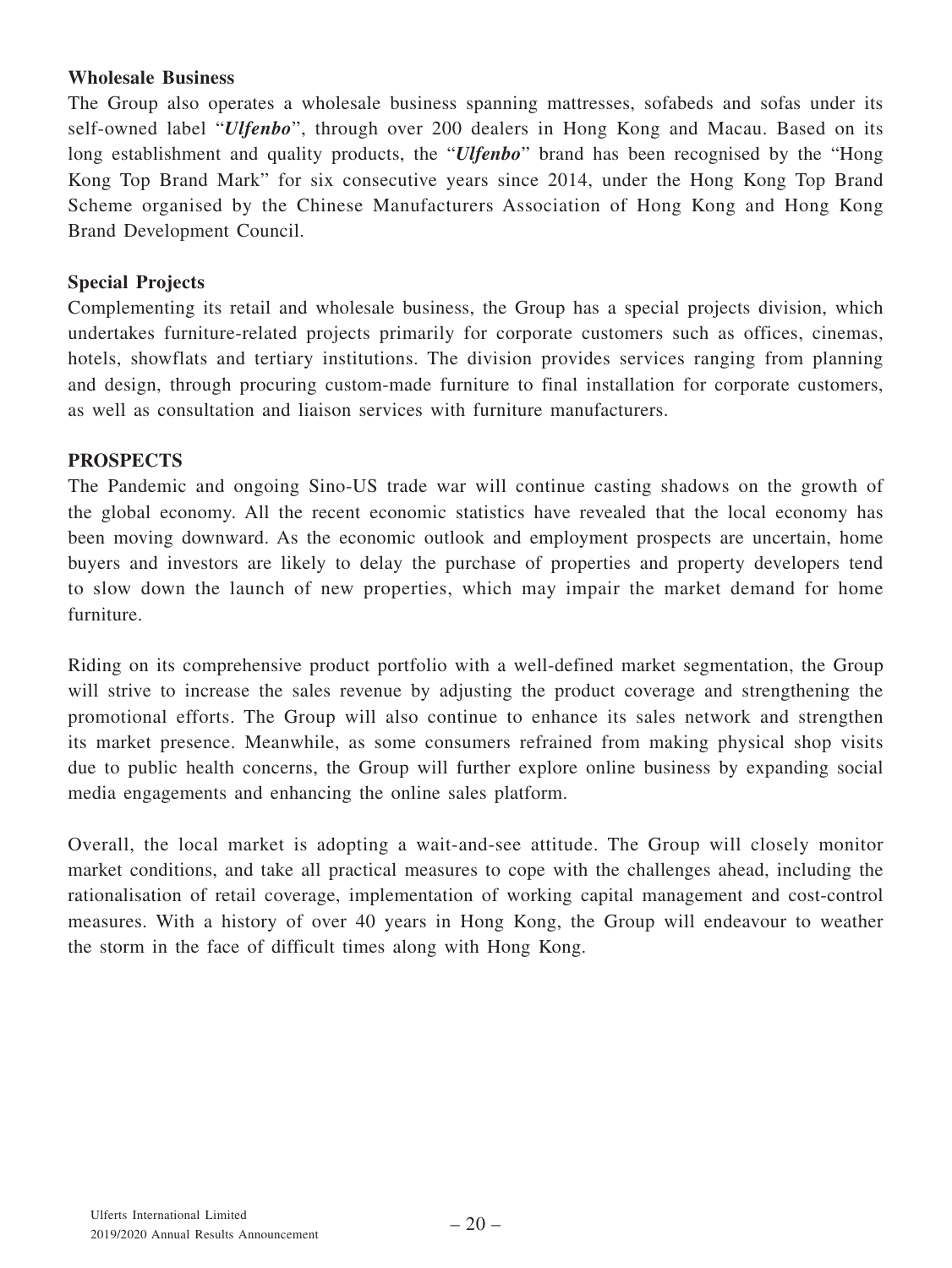# **EMPLOYEES AND REMUNERATION POLICY**

As at 31 March 2020, the Group's number of employees was 125 (2019: 137). Total staff costs including Directors' remuneration and the other staff costs for the Year were HK\$41.9 million (2019: HK\$47.7 million). Each employee's remuneration was determined in accordance with individual's responsibilities, competence and skills, experience and performance as well as market pay levels. Staff benefits include medical and life insurance, retirement benefits and other competitive fringe benefits.

To provide incentives or rewards to the staff, the Company has adopted a share option scheme, particulars of which will be set out in the section headed "Share Options" of the annual report of the Company.

## **FINAL DIVIDEND**

The Board did not recommend any payment of a final dividend for the Year (2019: Nil).

## **SCOPE OF WORK OF MESSRS. ERNST & YOUNG**

The figures in respect of the Group's consolidated statement of financial position, consolidated statement of profit or loss and other comprehensive income and the related notes thereto for the Year as set out in the preliminary announcement have been agreed by the Group's auditors, Messrs. Ernst & Young, to the amounts set out in the Group's audited consolidated financial statements for the Year. The work performed by Messrs. Ernst & Young in this respect did not constitute an assurance engagement in accordance with Hong Kong Standards on Auditing, Hong Kong Standards on Review Engagements or Hong Kong Standards on Assurance Engagements issued by the Hong Kong Institute of Certified Public Accountants and consequently no assurance has been expressed by Messrs. Ernst & Young on the preliminary announcement.

# **REVIEW OF CONSOLIDATED FINANCIAL STATEMENTS FOR THE YEAR**

The Audit Committee of the Company, which comprises the three independent non-executive Directors of the Company, had reviewed the consolidated financial statements for the Year in conjunction with the Group's auditors, Messrs. Ernst & Young. Based on this review and discussion with the management of the Company, the Audit Committee was satisfied that the consolidated financial statements were prepared in accordance with applicable accounting standards and fairly presented the Group's financial position as at 31 March 2020 and annual results for the Year.

# **CORPORATE GOVERNANCE**

# **Corporate Governance Code**

The Company has complied with all the code provisions as set out in the Corporate Governance Code under Appendix 14 of the Listing Rules throughout the Year.